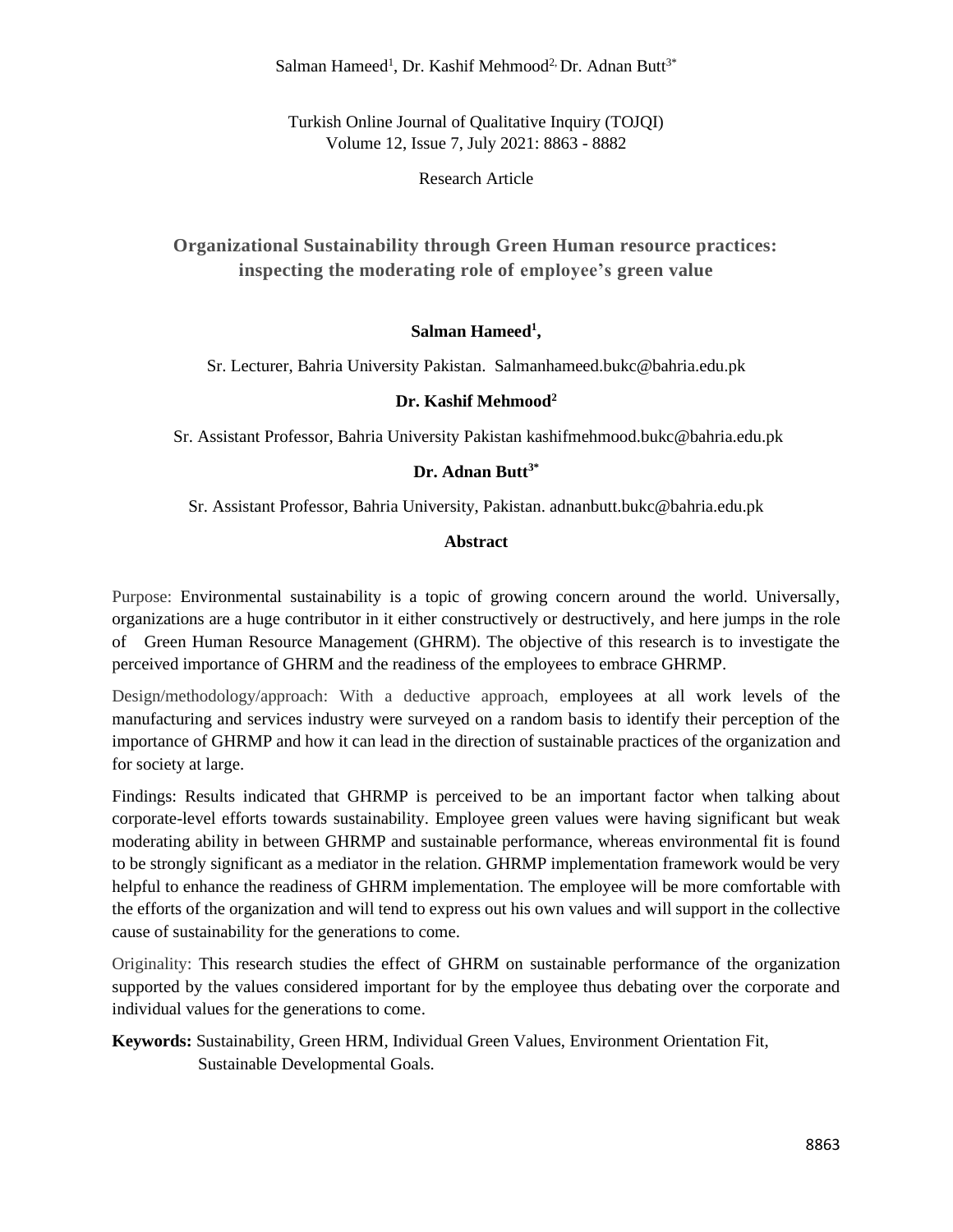### **1. Introduction**

It is understood that environmental issues and greenhouse gasses are both triggered through and are the result of human behavior (Anwar *et al*, 2020). Alongside, the world is encountering growing severities from the escalating population, climate shift, and resource scarceness, consequently, the notion of corporate sustainability has got substantial momentum by its most interested stakeholders i.e. academia and governments (Afsar, Cheema, & Javed, 2018). Organizations are adopting environmental management systems (Kim, Kim, Choi, & Phetvaroon,2019) and green policies and practices to overcome environmental pollution, so that behavior of the employee may be steered to bring down pollution (Mtutu, P.; Thondhlana, G., 2016).

An organization's corporate sustainability strategy may encounter highly positive or negative outcomes from the behavior of its employees, so the organizations need to inculcate greater sustainable values in the behaviors of their employees. (Benn, Edwards, & Williams, 2014). Altogether, a prime aspect of management research has turned out to be environmental management supported by the efficiencies offered by the human resource management (HRM) practices in the organization (Boxall, Purcell, & Wright,2009), intended to advance organizations environmental performance (also termed as green HRM), thus furnishing positive relational notion between green HRM practices and environmental performance (Renwick, Redman, & Maguire, 2013).

Similarly, environmental researchers (Hu *et al*., 2018) have concentrated their attention on the significant elements of humans' green behaviors towards environmental issues. Stern, P.C. (2000) have advocated that destructive environmental human activities can be mitigated due to the individual`s green values and behaviors. Numerous researches propose that the more the employees are receptive toward the issues of the environment, the higher will be the environmental accomplishment of the organization. (Singh *et al*., 2019).

This research article is structured as follows. Section 2 provides the theoretical framework of the study and advances a set of hypotheses. The methods segment then represents the essential elements of the research topic. After the presentation of the results, we discussed them and, afterward, we presented conclusions on the vital contributions and limitations of the study, as well as visions for its possible future development.

#### **1.1 Challenges to Pakistan and the need for sustainable values.**

Globally the issue of sustainability attainment is backed by various country-wise rules, regulations, and environmental and social standards that force the organizations to espouse environment-oriented corporate strategies, enabling them to guarantee pollution attrition, leading to natural environment enhancement and fortification (Dixit, 2020) thus environmentalism and sustainability are now considered as a bigger a concern for organizations (Malik *et al*., 2020).

Talking with the context of Pakistan, the Pakistan environmental protection Act, 1997 states that every organization must make sure the preservation, restoration, and safeguard of the ecological environment (Nadeem and Hameed, 2008). Javeed *et al*., (2020) have noticed that very few pieces of literature is being available on this, as the industry interest and adoption for preservation and protection of the natural environment exists in limbo. Pakistan contributes 0.4% of the globe's entire carbon with a progressive trend (Shahzad *et al*., 2017). Grounded on the above-mentioned facts it has become a dire need for the Pakistani business industry to promote and inculcate sustainable values in the organization and develop novel and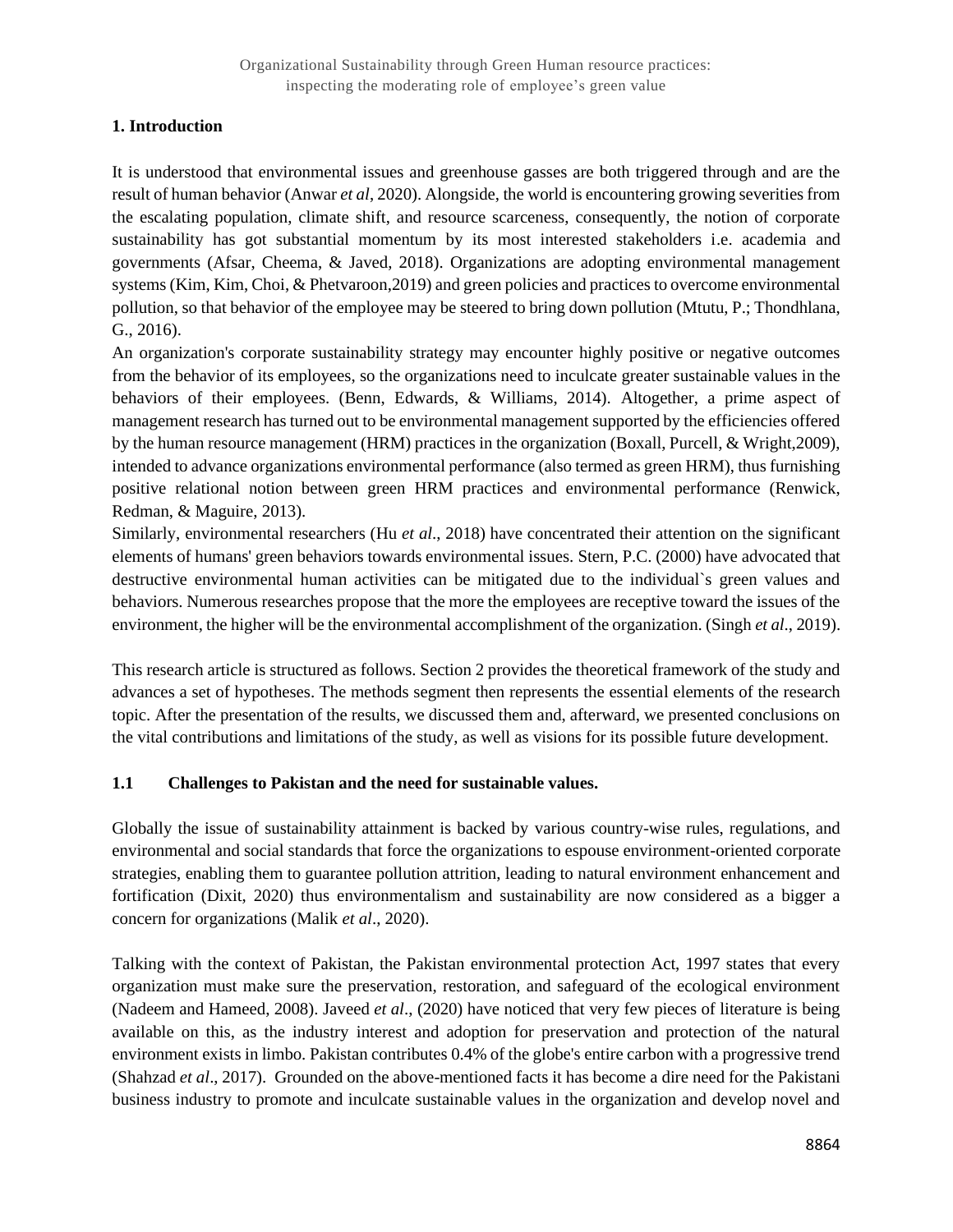### Salman Hameed<sup>1</sup>, Dr. Kashif Mehmood<sup>2,</sup> Dr. Adnan Butt<sup>3\*</sup>

innovative capabilities in its human capital through research and development. It has identified a need to create consciousness regarding these problems such as GHRM and sustainability efforts (Malik *et al*.,2020), so the organizations would be willing to engage those skillful employees who have an understanding of GHRM and future common need of sustainability and these employees will help organizations to achieve sustainability goals (Yusliza *et al*., 2020).

Hence this study is initiated to focus on this issue to research, expose, and more over-identify processes and variables supportive towards environmentally sustainable preferences through the lens of green HR practices being moderated by individual green value and mediated by environmental orientation fit of the employees.

#### **Sustainability**

The existential needs of future generation are affected by the current depletion of natural resources, deterioration of the environment caused by the contemporary enterprises to gain economic benefits out of it (Pinzone *et al*.,2016), thus this phenomena has created a threat for the future generations to come and the protection and preservation of all these rare resources have become the highest priority worldwide ( Dyllick, T.; Hockerts, 2002) to develop sustainable values and practice for our common future.

Since the last decade, an enormous amount of effort is devoted to creating awareness about environmental problems, attracting the attention of professionals concerning initiating green activities in organizations, activities such as a lessening in material waste, less CO2 discharges, reduction in paper waste, etc. (Ahmad, 2015) and due to the pressure from the society and stakeholders, the higher management professionals in every organization are lying more emphasis to bring in the spirit of sustainability in the daily operations of the organizations. (Chouinard *et al*.,2011).

Based upon a triple bottom line assumption; the trio of sustainability consists of; natural environment, economic and social performance (Dyllick, T.; Hockerts, K., 2002). The economic concerns focus on financial matters, secondly, environmental concerns deal with plummeting environmental damages and discouraging resource misuse; and lastly, the social aspect is attached to the welfare of stakeholders, societies, customers, and employees (Yusliza *et al*., 2020). In line with the basis of sustainable development, the social, economic, and environmental objectives are mutually dependent and jointly bolstering (ISO 26000:2010).

In this perspective, numerous research works have been conducted and the conclusion of earlier research studies have endorsed the importance of the incorporation of sustainability in different commercial operations (Inigo &Albareda, 2019; Pedersen, Gwozdz, & Hvass, 2018 ; Danese, Lion, & Vinelli, 2019; Mathivathanan, Kannan & Haq, 2018; Mavi & Standing, 2018; Buchert & Stark, 2019; Paulson & Sundin, 2019; Magon, Thomé, Ferrer, & Scavarda, 2018; Magon *et al*., 2018; Yusliza, Othman. & Jabbour, 2017).

For over three decades or more, sustainable development has been the focus of the strategic manager's consideration (Javeed *et al*., 2020; Roscoe *et al*., 2019), but the lynchpin which connects the dot is human factors. These human factors incite the organizational effectiveness practices towards sustainability, and this has enhanced the interest of stakeholders towards GHRM. Literate supported from the studies of Cohen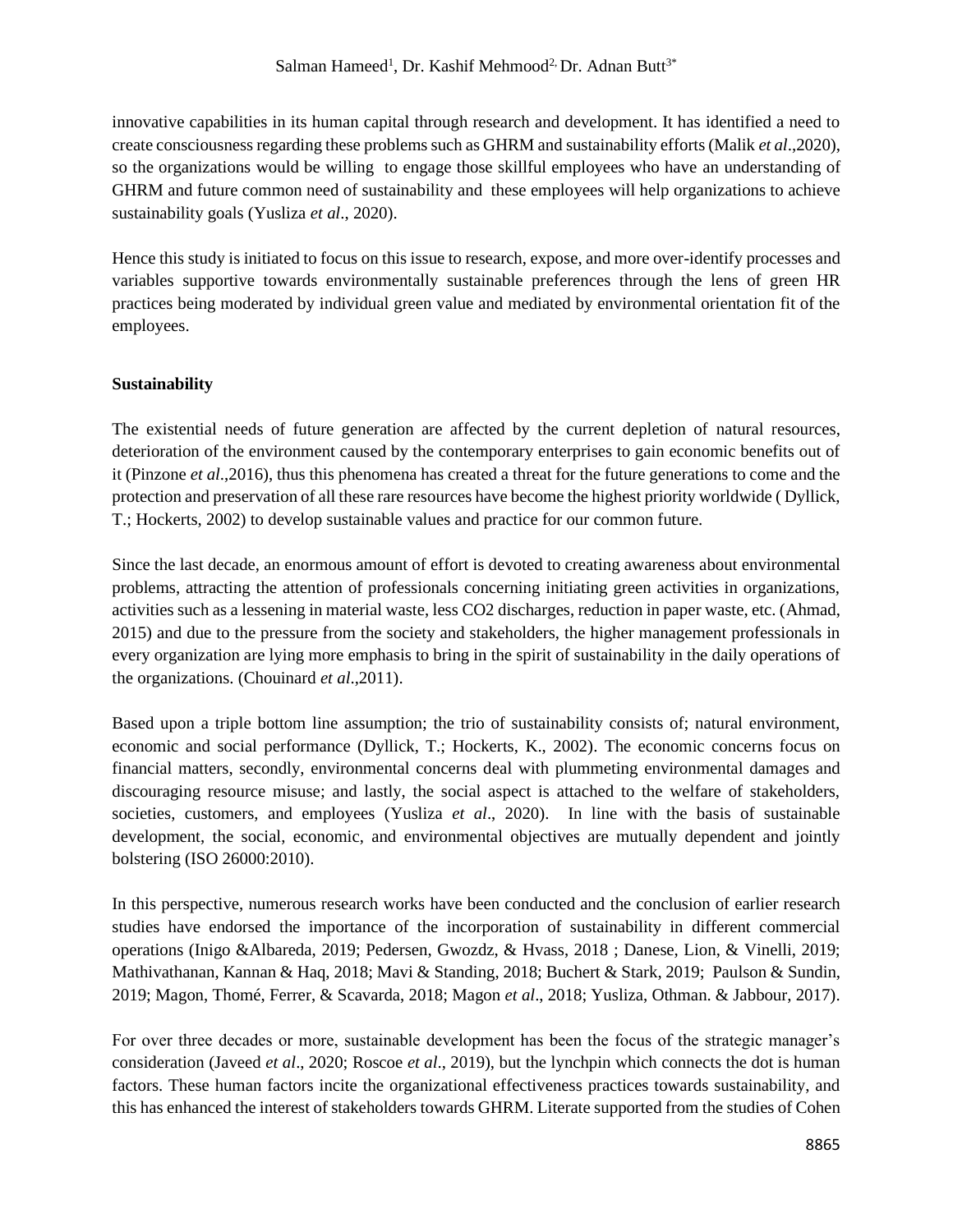*et al*.,( 2012); Ehnert *et al*., (2014) has pointed towards the significant capability of GHRM towards sustainability goals. As per Bombiak, E.; Marciniuk-Kluska (2018) ecological awareness and sustainability were found to be the resultant of green activities.

#### **2. Theoretical framework and hypothesis development**

Our study is mounted on the precepts of social exchange theory (SET). SET focuses on "the voluntary acts of people who are inspired by the gains they are projected to bring in and usually do bring in from others". Several other study domains like knowledge management, marketing, social psychology, and management have been tested through SET. The utilization of SET theory as a potential instrument to probe into the environmental sustainability issues was first addressed by Craddock *et al*. (2012).

For studying how individuals perform from a sustainability perspective, SET has become an ideal framework to study over (Yuriev *et al*., 2018), is why this theory has been the base of our study which intends to bring a win-win situation, mutually for the employee and the organization by studying and aligning their aims and efforts towards sustainability goal. The findings of Temminck *et al*., (2015) has also strong supporting towards the positive attitude of the employee, who has a stronger sense that their organization is self-devoted towards the global goal of sustainability, coupled with GHRM practices the intentions and attitudes are triggered many folds.

# **2.1 Green HRM**

The rise in the environmental issues laid greater emphasis on social and environmental performances and sprout out the phenomena of sustainable performance, superseding over the non-sustainable goal of the economic performance of a firm (Bombiak, E.; Marciniuk-Kluska, 2018**).** The harmonization of the organization's environmental objectives and human resource objectives brings in the synergy termed as green human resource management (Yong *et al*., 2019; Jabbour *et al*., 2019). Green human resource management (GHRM) practices support businesses to attain competitive advantage and affiliate business approaches alongside the environmental sensitivities (Malik *et al*.,2020, Gilal *et al*, 2019), enabling businesses to get sustainable performance.

The attention of the previous literate has been diverted towards HRM practices as they can be instrumental in attaining sustainable goals of the organizations. Pragmatic evidence on the association between HR practices and sustainability is described by Younus *et al*., (2019) by using different variables of Human Resource Management (HRM) practices such as green job analysis job description, recruitment and selection, training, and development(Paille P., Valeau P., & Renwick D., 2020)., performance evaluation and rewards as predictors. Once the organization employs and train individuals with those skill set based upon the knowledge of GHRM, it will certainly assist in achieving sustainability, which is the ultimate goal of the organizations (Yusliza *et al*., 2020; Buchert, T.; Stark, 2019).

# 2.1.1 Green Hiring

Currently, the importance of green hiring is getting consideration from the organization and their HR specialists, as they are developing a deep interest to appeal and attract gifted employees, specifically those who are environmentally conscious. As it is very crucial yet important for an organization to meet its sustainability goals (Young *et al*., 2019). Higher the organization are functional and knowledgeable towards executing sustainable activities (Zaid *et al*.,2018) in the society, greater will be the market human talent attracted towards the organization (Renwick *et al*., 2013) thus we can say that hunting the right talent with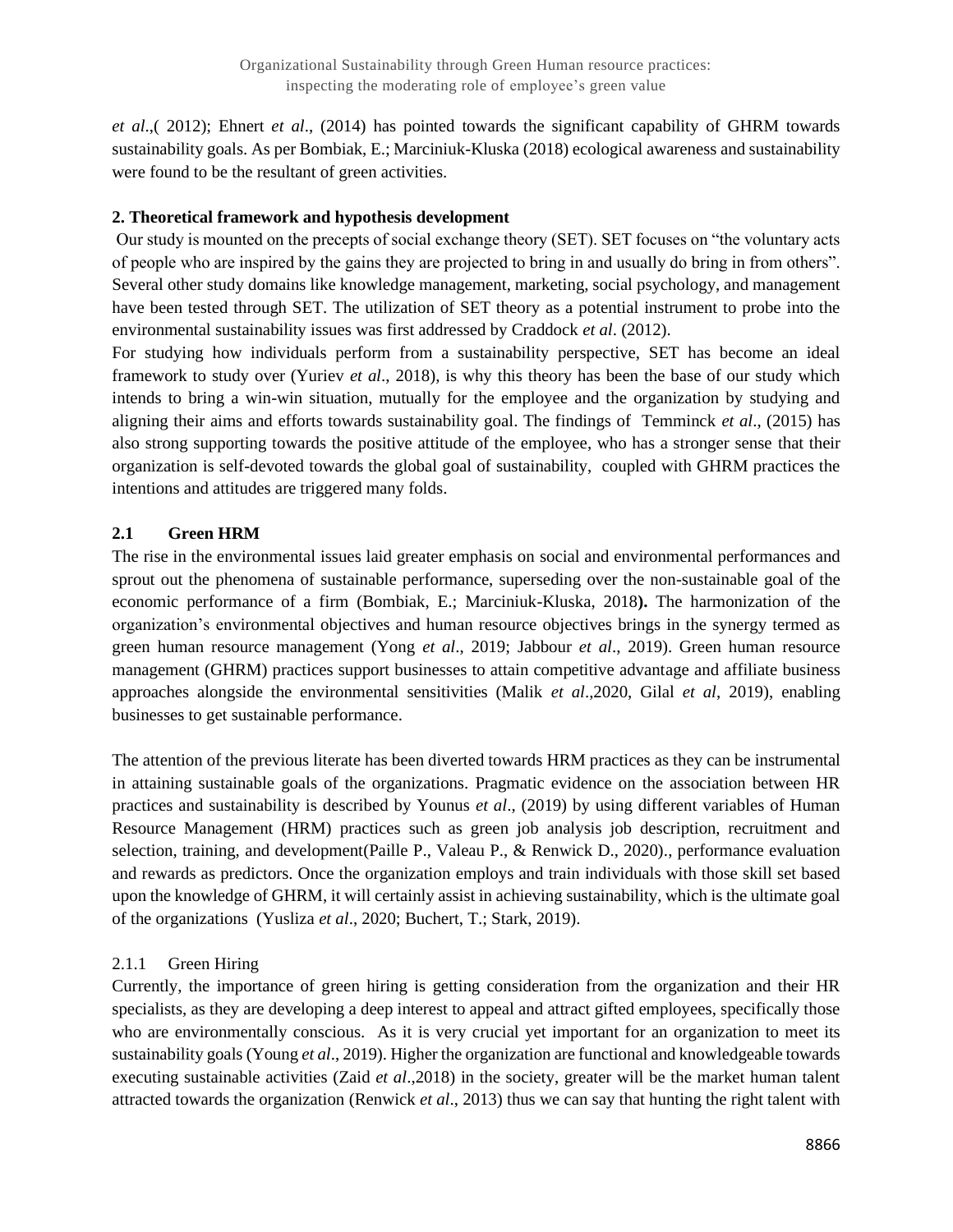the passion for the environment is a tuff task to achieve by any environment-friendly organization (Anwar *et al*., 2020).

### 2.1.2 Green Training and involvement

Environmental practices of any organization can be greatly supported by the green training of the employee (Singh *et al*., 2019a; Jabbour *et al*., 2017b) and can be treated as the foundation for helping the management to lay successful green environmental values in the organization (Jabbour, 2013). Aragao and Jabbour, (2017) have expressed that public sector organizations can be encouraged towards green practice like green procurement with the help of green training. An employee may develop their professional skills and abilities in handling environmental concerns (Pinzone *et al*., 2016, 2019) consequently purporting the organizational accomplishment in the green domain (Kaur *et al*., 2019). This research posits that green training stands crucial for generating awareness and responsibility towards achieving sustainability skills and hence selected for study in this research.

# 2.1.3 Green performance management and compensation

Performance evaluations are performed by nearly every single organization by utilizing several formats and practices. This supports the organization to recognize the positive and negative aspects of the employees. Ahmad (2015) suggested that organizations may enhance sustainability efforts through the performance management system, since the performance management system steer employees and determine their contribution toward set goals. Consequently, the performance management system adds to the evolution of green efforts in the end (Jackson *et al*., 2011) by actually infiltrating CSR's culture amongst employees through involving green behaviors of employees in performance appraisal reports (Ahmad, 2015). HR managers may inspire line managers to incorporate CSR objectives in performance appraisal and feedback meetings with job incumbents (Milliman, 2013).

Derived from previous research, it was uncovered that green performance management and compensation are substantially associated with three components of sustainability namely, economic, social, and environmental. Despite the issues encountered by the organization to precisely calculate the performance of the employee, Longoni *et al*., (2018); Renwick (2013) have reported that green performance appraisal has a positive effect on sustainability. As per Gimenez *et al*., (2015) based upon the coupling of employee performance with rewards, benefit, and promotion, the employee gets motivated and tends to produce better and enhanced results related to sustainable goals.

Consequently, the following hypothesis is being purposed:

# **Hypothesis 1 (H1):**

Green HRM has a positive effect on the sustainable performance of the organization.

# **2.2 Individual Green Values**

It is vital to comprehend that HRM procedures work hand in hand with the eco-friendly behavior of workers, enabling the organization to accomplish its goal of ecological sustainability. Some scholars considered the potential effect of an individual's appetite (Stern, Dietz, Abel, Guagnano, & Kalof, 1999). If employee green values are in congruence with the values of the organization, thus this concurrence of these mutual green values will enhance the in-role and extra-role behavior of the employee. (Cheema, Afsar, & Javed, 2019). Intentions of the employees are the stimulus that raises their concern about their performance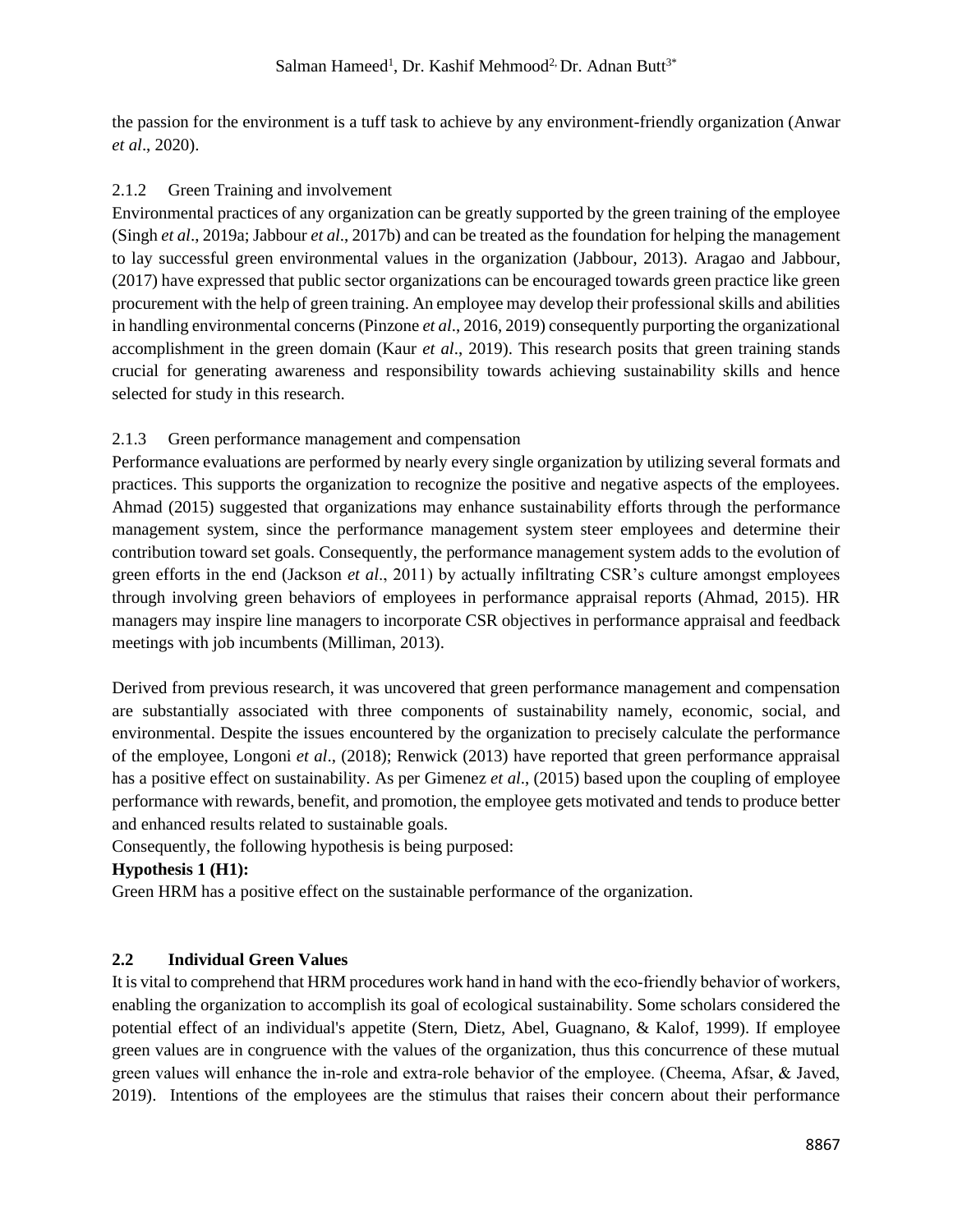concerning the sustainability efforts of the organization and they engage themselves in extra‐role behaviors under the aegis of GHRM practices and policies (Pham *et al*., 2019). Similarly, evidence of enhancement in environment-friendly behavior of an employee is found positive in relation with his environmental values (Andersson, Shivarajan, and Blau, 2005) and is found to be prosocial (Chou, 2014); thus prompting an employee to engage more and more with the organizational goals and if the employee enjoys environment craving, he/she will effort more devotedly (Ramus and Killmer, 2007) for the furtherance of the environment goal, which positively influences employee performance and organizational performance through environmental passion.

Consequently, the following hypothesis is being purposed:

# **Hypothesis 2 (H2):**

Individual green values moderate the relationship between green HRM practices and the sustainable performance of the organization.

# **2.3 Environmental orientation fit**

A person's characteristics pack with the environment in which he dwells and that comes out as the behavior of an individual (Kristof, 1996). Folger (2001) extends this discussion and claims that employee values and belief about his social and environmental responsibilities will pair up much better with the organizational values, if the organization is more greener toward social and environmental matters, hence the environmental orientation fit come into action.

As per Banerjee (2002), environmental orientation is the acknowledgment of the legality and significance of the biophysical atmosphere in devising organizational future policy, and the incorporation of environmental problems into the strategic planning method. This approach leads the organization to invest in the protection of the natural environment and reassures employees to discuss ideas that can advance the environment directed towards green innovation (Folger, 2001), and this satisfies the person-environment fit of the employee, which is prone toward sustainability aspect and he feels reassured that individual green values and works environment characteristics are well-harmonized (Caplan & Van Harrison, 1993).

Regarding the green values of employees, Hörisch, Kollat, and Brieger (2017) reported that future-oriented work personnel deliberately pursue those organizations whose corporate responsibility behaviors reflect climate transformation and environment crucial for them when selecting an employer. This corporate integration of sustainable values of the organization strengthens the feeling of the employees towards green behaviors such as efficient use of energy, green HRM, green procurement, natural environment protection, and instigates the feeling in him/her to improve the natural environment not only at domestic level but also at the office (Cheema *et al*.,2020). These behaviors then become components of an individual value and belief approaches and his environmental fit provokes him/her to participate the utmost in the sustainability efforts of the organization.

Consequently, the following hypothesis is being purposed:

# **Hypothesis 3 (H3):**

Environmental orientation fit mediates the effect of green HRM practice on the sustainable performance of the organization.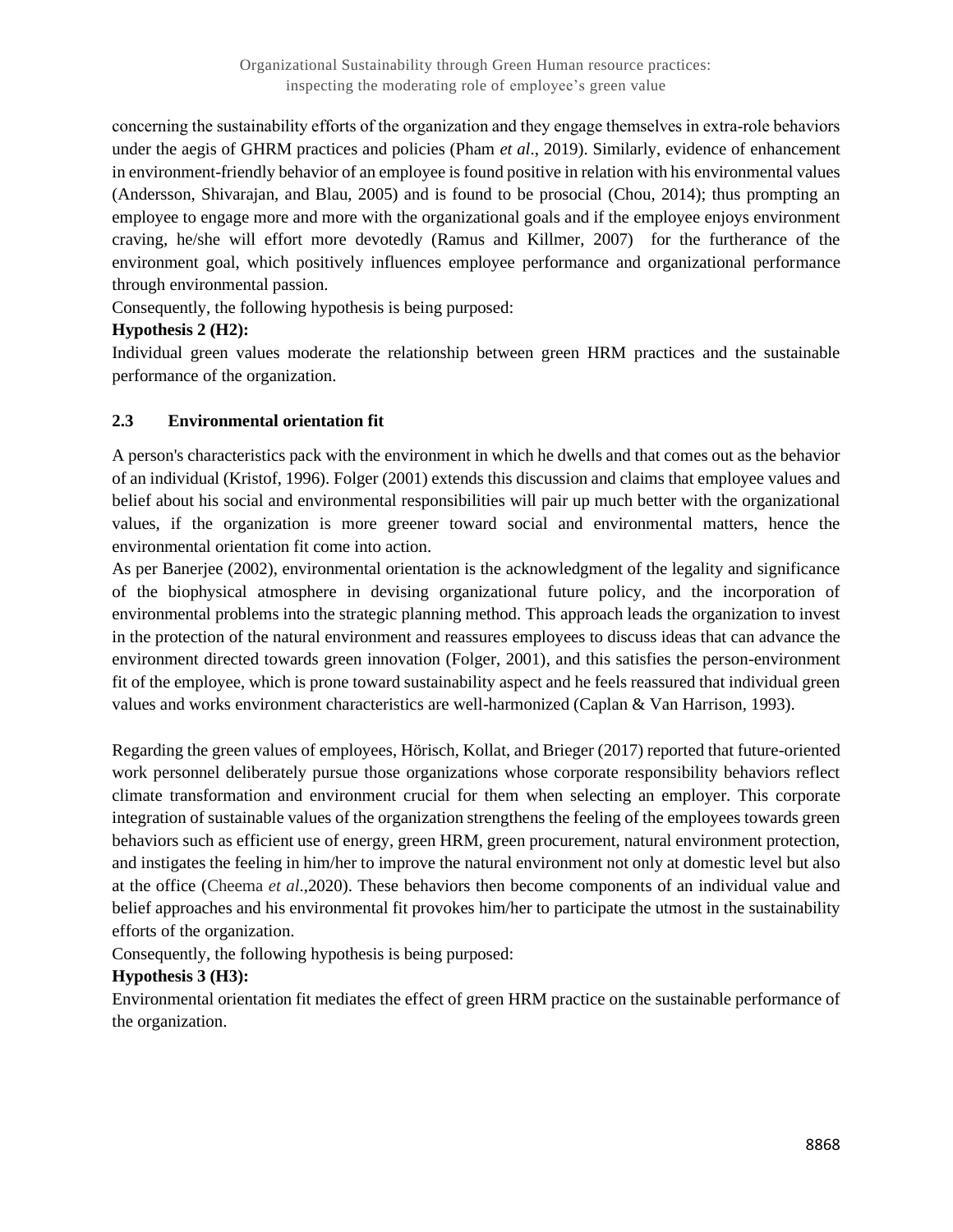

#### *Conceptual Framework*

#### **3. Methods**

Our research study applied a cross‐sectional, quantitative, deductive research approach to deliver upon the hypotheses. Personals were chosen from production-oriented companies like cement manufacturing, vehicle assembling companies, textile, chemical, and paints manufacturers, pharma, oil and gas exploration, and production companies operating in Pakistan because the researcher needed to approach professional and knowledge workers having exposure and awareness on sustainability issues related to their job activities and environment. This area of business and commerce is one of the major contributors to environmental changes, as their practices directly affect the ecological system. A countrywide sample gives us a deeper knowledge of the relationship amongst selected variables. As the questionnaire was floated in the branch offices of the chosen companies.

An estimate of 500 company employees was contacted to fill up the questionnaire for the conduct of this study. Out of these twenty-three companies, five were govt owned or govt autonomous bodies and eighteen belonged to the private sector. Employees from all cadres of management were chosen for the survey. All the employees who came in contact for research purposes were very eager and interested to contribute to the study. Most people were having a quite good understanding of the sustainability issue. Alongside most of the focused organizations were found to be involved in creating awareness about sustainability issues and ways to overcome them. The outcomes of companies training programs were observed during the discussion and data collection process.

#### **3.1 Data collection**

The questionnaires were distributed among participants through various methods i.e. by hand as well as by google forms. Some of the forms were also filled via telecom discussion. We obtained 357 valid responses over 2 months. In total, 32.02 % of the respondents were female and 40.16 % were between 31 and 39, and 31% worked in the company for the period 07 to 09 years. Out of 357 responses, 13.48 % came from cement manufacturers, 22.47 % came from pharmaceutical, 17.69 % from chemical and paints, 15.73 % from textile, 9.55 % from oil and gas, and 22.47% from vehicle assembling companies. Employees answered questions using a 5‐point Likert scale.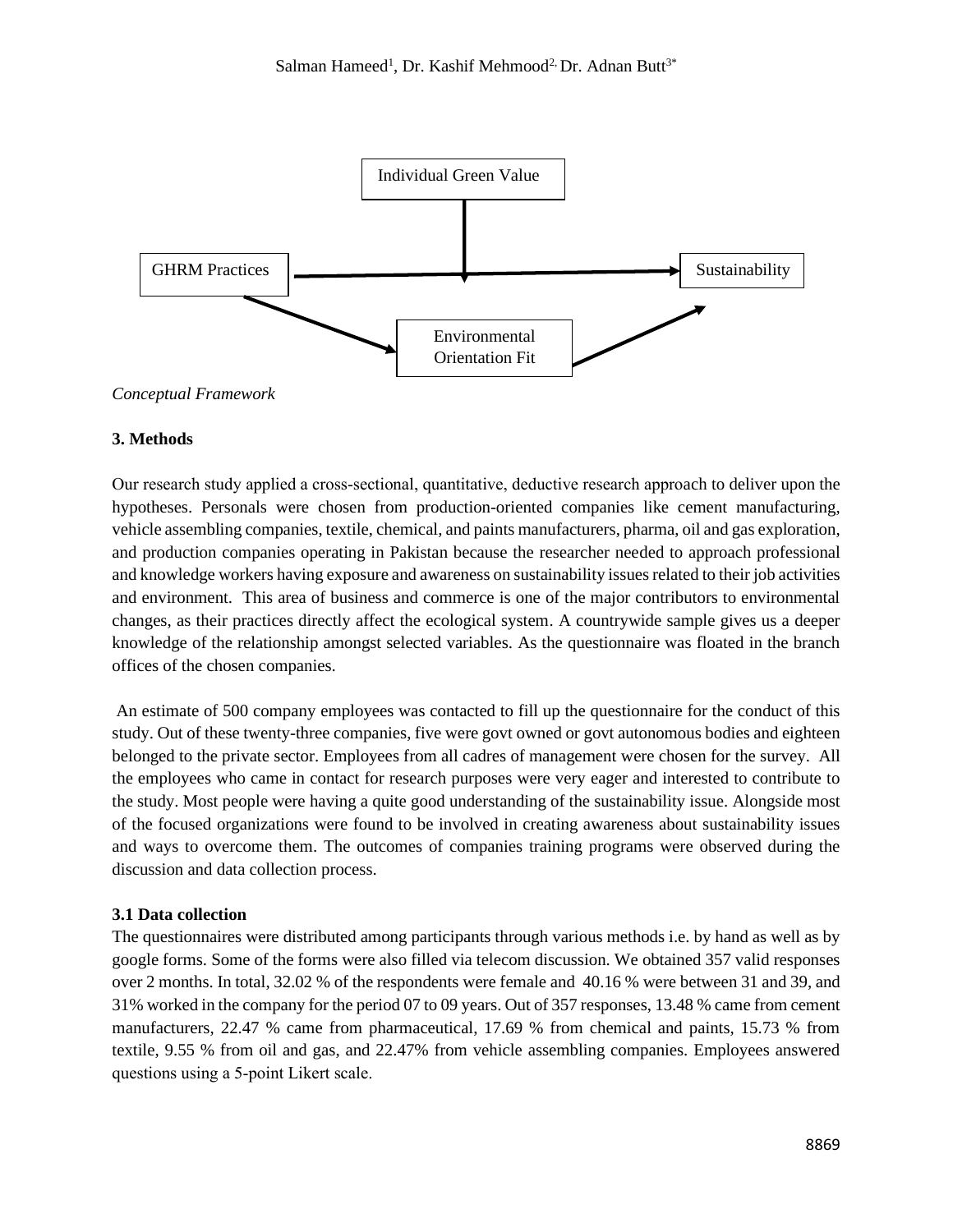#### **3.2 Measurement development**

The scale used to gauge the dependent variable of green HRM practices ( GHRMP) is modified from Macro *et al*., (2015). This scale has been used by several other authors like Aryee, Law, and Law (2007) and Renwick *et al*. (2013,) The scale used to measure the dependent variable of sustainability (SUST), developed on the five-point scale is adapted from Zhu, Sarkis, and Lai [\(2008\)](https://onlinelibrary.wiley.com/doi/full/10.1002/bse.2359#bse2359-bib-0116). The scale used to measure the moderating variable of Individual Green Value (IGV), developed on the five-point scale is adapted from Kaiser *et al*., (1999). The scale used to measure the independent variable of Environmental Orientation Fit ( EOF) developed on the five-point scale is adapted from Menguc and Ozanne (2005).

#### **4. Analysis of data and results**

To test our study prototype, we used the partial least square (PLS) methodology using Smart PLS (Oh, Teo, & Sambamurthy, 2012), endorsed through a comprehensive check of sturdiness. Common variance method (CMV) According to Spector (2006), the common variance method (CMV) is utilized in the quantitative research papers when data is gathered from a single resource. Common variance can arise amongst items and constructs at various points which influences the reliability of the structural associations (Theng So *et al*., 2013). To tests this the one-factor analysis i.e Harman's one-factor test revealed no CMV issue, and the single factor was extracting 26.84 % of the variance, which is far below 50 % (Podsakoff M. *et al*. 2003). Table 1- Measurement Model

|                         | <b>Items</b>      | Outer    | Cronbach's   |         | Composite          |       |
|-------------------------|-------------------|----------|--------------|---------|--------------------|-------|
| <b>Constructs</b>       |                   | Loadings | <b>Alpha</b> | $rho_A$ | <b>Reliability</b> | (AVE) |
| Green Human             | GHRM 03           | 0.691    |              |         |                    |       |
| Resource<br>Practices   | GHRM 04           | 0.558    |              |         |                    |       |
|                         | GHRM 06           | 0.688    | 0.810        | 0.824   | 0.857              | 0.504 |
|                         | GHRM 07           | 0.766    |              |         |                    |       |
|                         | GHRM 08           | 0.842    |              |         |                    |       |
|                         | GHRM 09           | 0.680    |              |         |                    |       |
| <b>Individual Green</b> | <b>IGV 10</b>     | 0.511    |              |         |                    |       |
| Values                  | <b>IGV 11</b>     | 0.871    |              |         |                    |       |
|                         | <b>IGV 12</b>     | 0.500    |              |         |                    |       |
|                         | IGV <sub>13</sub> | 0.773    | 0.848        | 0.871   | 0.889              | 0.542 |
|                         | <b>IGV 14</b>     | 0.836    |              |         |                    |       |
|                         | <b>IGV 15</b>     | 0.734    |              |         |                    |       |
|                         | <b>IGV 16</b>     | 0.832    |              |         |                    |       |
| Environmental           | <b>EOF 17</b>     | 0.661    |              |         |                    |       |
| <b>Orientation Fit</b>  | <b>EOF 18</b>     | 0.760    | 0.705        | 0.976   |                    |       |
|                         | <b>EOF 19</b>     | 0.930    |              |         | 0.809              | 0.527 |
|                         | <b>EOF 20</b>     | 0.477    |              |         |                    |       |
|                         | <b>SUS 29</b>     | 0.559    | 0.886        | 0.923   | 0.911              | 0.552 |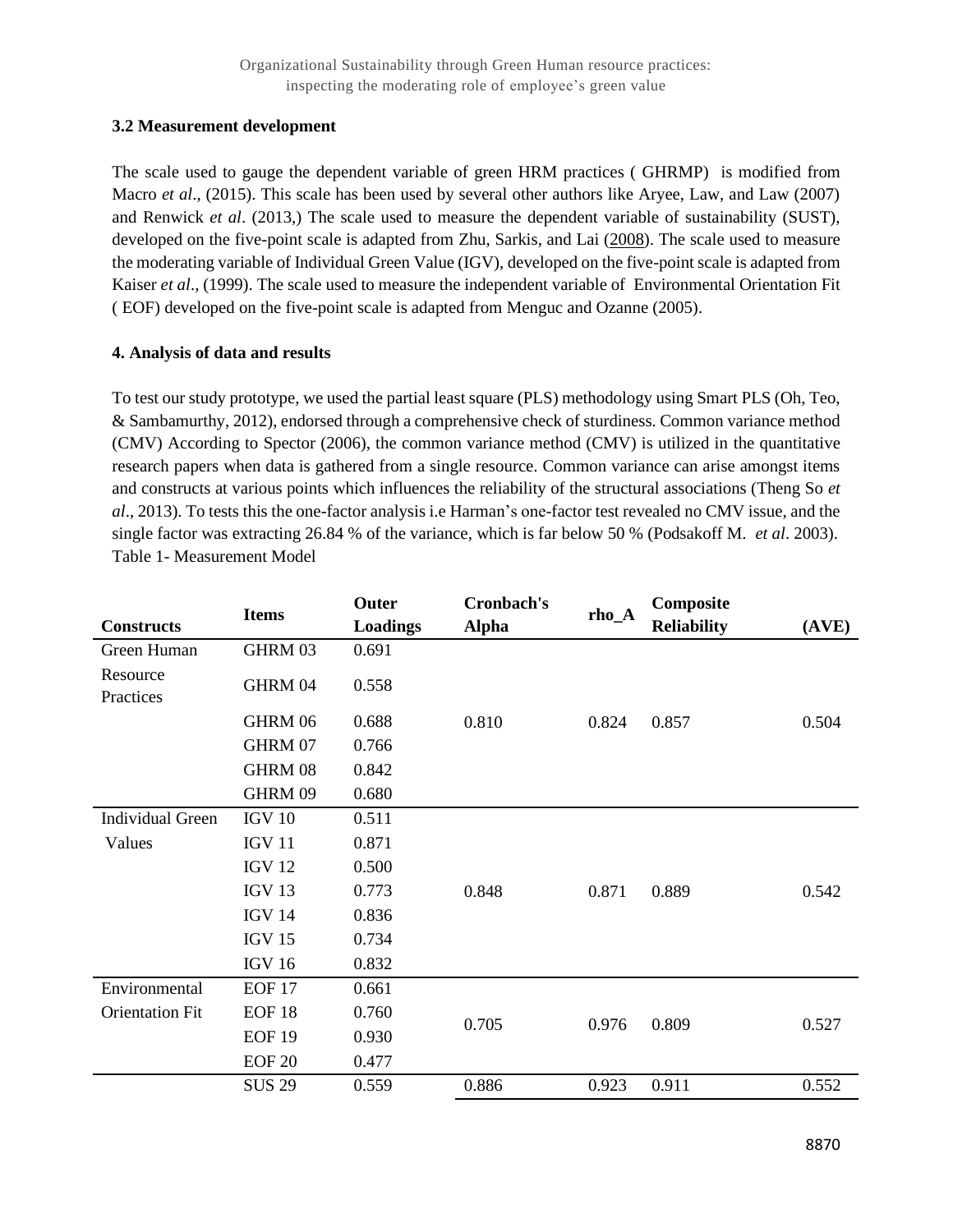| Sustainability | <b>SUS 30</b> | 0.902 |  |
|----------------|---------------|-------|--|
|                | <b>SUS 31</b> | 0.912 |  |
|                | <b>SUS 32</b> | 0.888 |  |
|                | <b>SUS 33</b> | 0.875 |  |
|                | <b>SUS 34</b> | 0.866 |  |
|                | <b>SUS 35</b> | 0.428 |  |
|                | <b>SUS 37</b> | 0.564 |  |
|                | <b>SUS 38</b> | 0.452 |  |
|                |               |       |  |

Salman Hameed<sup>1</sup>, Dr. Kashif Mehmood<sup>2,</sup> Dr. Adnan Butt<sup>3\*</sup>

Items removed: GHRM 01,02,05 - EOF 21,22,23 – SUS 24,25,26,27,28,

All Cronbach`s Alph values are  $> 0.7$ , which indicates the indicator reliability (Nunnally, 1978) and can be further used for further analysis. Similarly, all items loading are  $> 0.5$ , which indicates indicator reliability ( Hulland,1999), as well as all AVE values, are >0.5 as indicators of convergent reliability( Bagozzi and Yi,1998; Fornell-Larcker,1981). Another criterion of indicator reliability is the value of coefficient rho\_A must be > 0.7 and Composite Reliability >0.6 (Dijkstra & Henseler, 2015) which is also > then 0.7 in our case. Thus the model is fit for measurement.

All of the above measures given in Table 1, confirm the reliability of the model constructs.

Table 2: Discriminant Validity - Fornell-Larcker Criterion

|              | <b>EOF</b> | <b>GHRMP</b> | <b>IGV</b> | <b>SUST</b> |
|--------------|------------|--------------|------------|-------------|
| <b>EOF</b>   | 0.726      |              |            |             |
| <b>GHRMP</b> | 0.269      | 0.710        |            |             |
| <b>IGV</b>   | 0.641      | 0.593        | 0.736      |             |
| <b>SUST</b>  | 0.703      | 0.688        | 0.712      | 0.743       |

Note: Value in Italic represents the square root of AVE

Table 3: Discriminant Validity – Hetrotrait Montrait Ratio ( HTMT)

|              | <b>EOF</b> | <b>GHRMP</b>   IGV |       | <b>SUST</b> |
|--------------|------------|--------------------|-------|-------------|
| <b>EOF</b>   |            |                    |       |             |
| <b>GHRMP</b> | 0.408      |                    |       |             |
| <b>IGV</b>   | 0.795      | 0.732              |       |             |
| <b>SUST</b>  | 0.760      | 0.796              | 0.821 |             |

Table 4: Goodness of the model

|                               | R Square | Q Square |
|-------------------------------|----------|----------|
| Environmental orientation Fit | 0.073    | 0.028    |
| Sustainability                | 0.770    | 0.415    |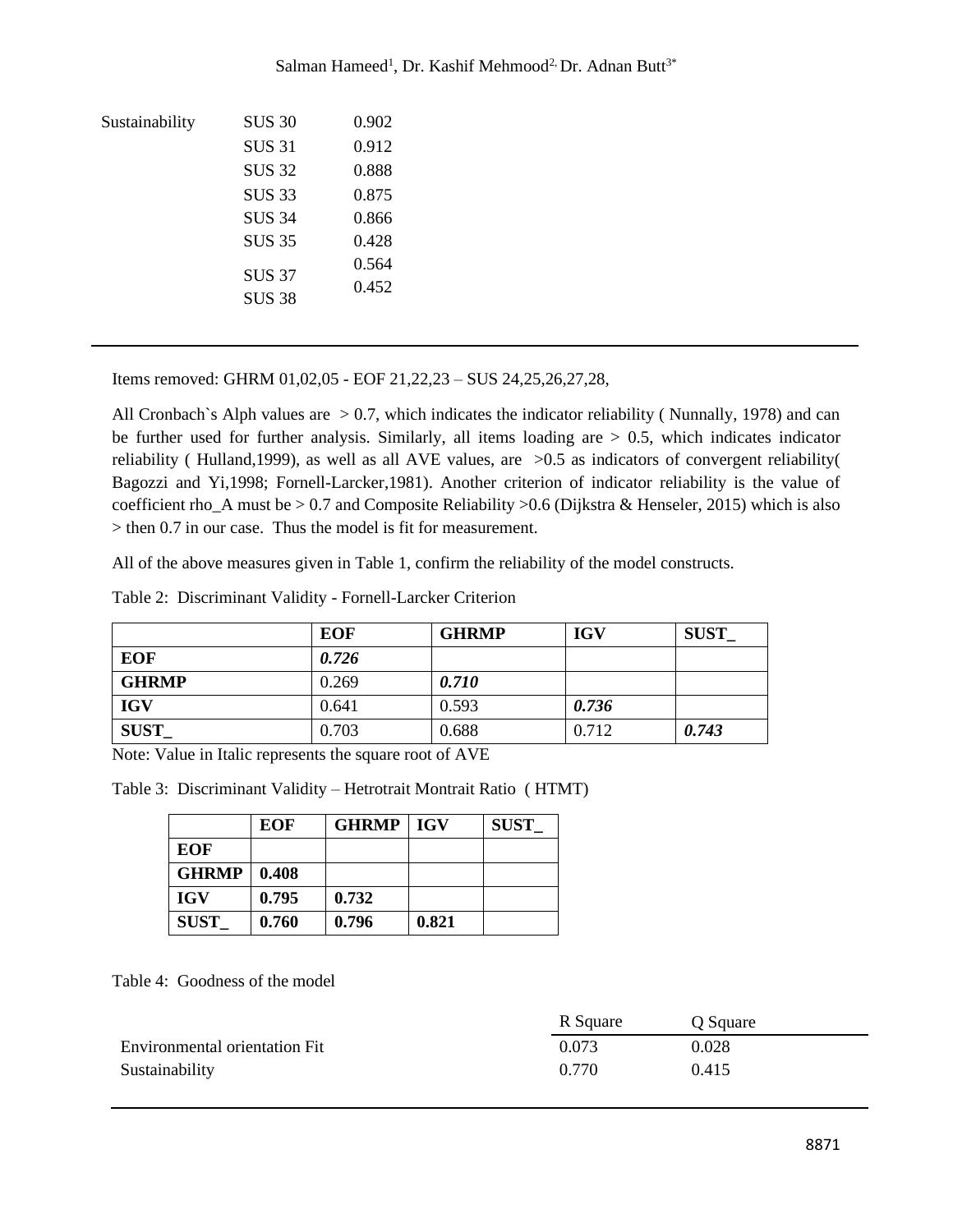The value of R2 should be equal to or over 0.1 (Falk & Milller, 1992). The results in Table 4 show that R2 values for Sustainability are over 0.1. Therefore the predictive capacity of this construct is developed, whereas Environmental orientation Fit is having a low value of 0.073, which depicts that its predictive capability is low. We also applied Stone–Geisser's Q 2 (Geisser, 1975; Stone, 1974) test to gauge the predictive relevance of the model (see Table 4). Because the Q2 value is greater than 0 for all endogenous variables, this shows accepted predictive relevance.

As a third step, because the performance constructs have more than one exogenous construct (i.e. green hiring, green training and involvement, and green performance management and compensation), we calculated the relative effect sizes ( f 2) of the exogenous constructs using Cohen's equation (Cohen, 1988) according to which anything above 0.35 is effective and anything below 0.15 is week effect. The f square values ( see table 5) for effect to EOF and GHRMP on SUST are high means that these two variables have high effect size, whereas The f square values for GHRM through the mediation of EOF and f square values for IGV are relatively small showing that they have small effect sizes.

|                 | <b>EOF</b> | GHRM mod IGV on<br><b>SUST</b> |  | GHRMP IGV | <b>SUST</b> |
|-----------------|------------|--------------------------------|--|-----------|-------------|
| <b>EOF</b>      |            |                                |  |           | 0.500       |
| GHRM mod IGV on |            |                                |  |           | 0.021       |
| <b>SUST</b>     |            |                                |  |           |             |
| <b>GHRMP</b>    | 0.078      |                                |  |           | 0.652       |
| <b>IGV</b>      |            |                                |  |           | 0.026       |
| <b>SUST</b>     |            |                                |  |           |             |

Table 5: Effect size (f square)

# **4.1 Estimation model**

Table 6 shows the PLS results of the estimation models, including standardized path coefficients, with the significance based on two-tailed t-tests for our hypotheses.

Table 6: Path Analysis

|                          | Original Sample (O) | T Statistics ( O/STDEV ) |
|--------------------------|---------------------|--------------------------|
| $EOF \rightarrow SUST$   | 0.478               | 10.162                   |
| GHRM mod IGV on SUST     | 0.069               | 4.183                    |
| GHRMP < EOF              | 0.269               | 8.111                    |
| $GHRMP \rightarrow SUST$ | 0.490               | 13.985                   |
| $IGV - > SUST$           | 0.131               | 2.779                    |

#### **4.1.1 Mediation analysis**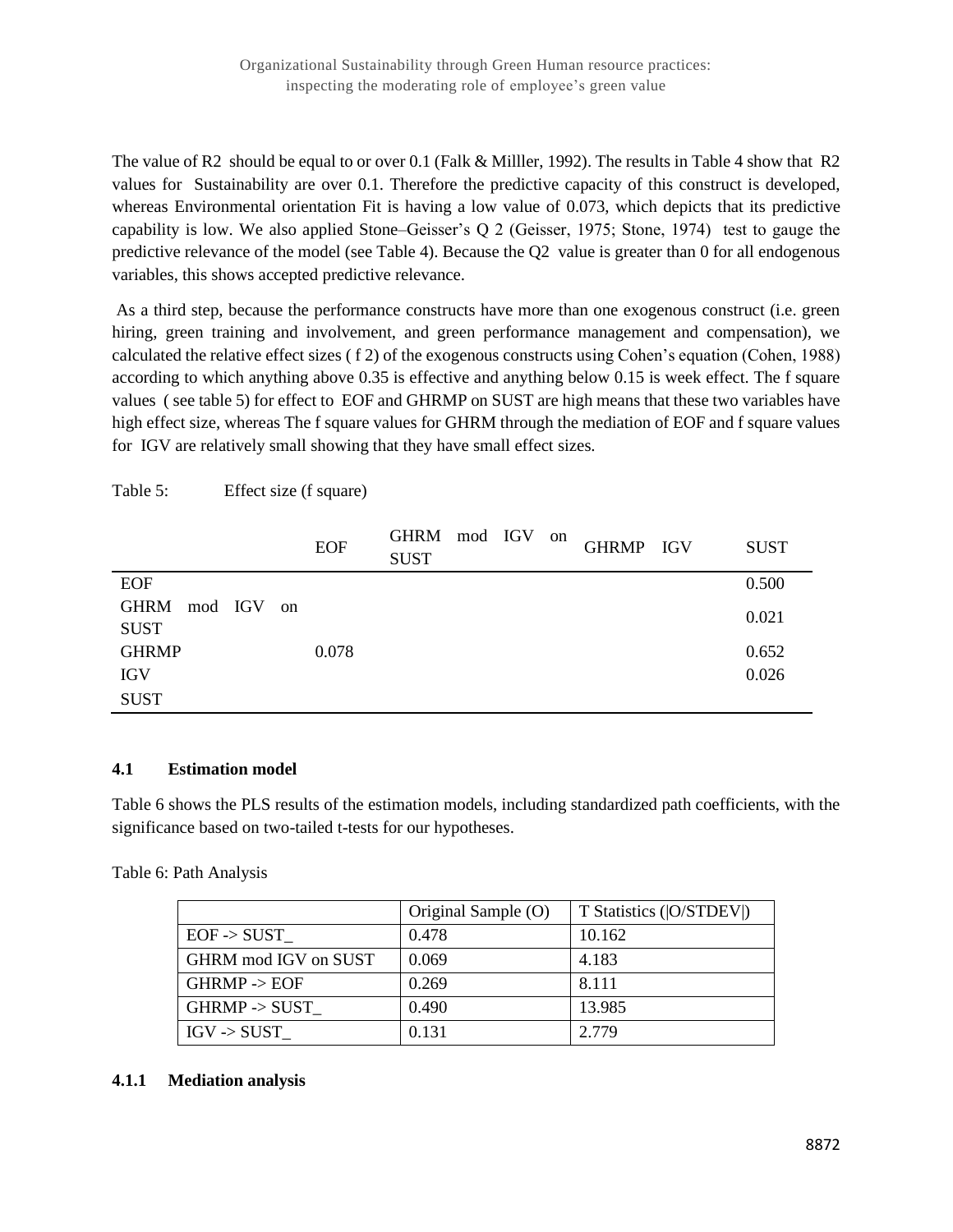Mediation analysis was performed to assess the mediation role of EOF on the linkage between GHRMP and SUST The results ( see table 7 ) exposed that the total effect of GHRMP on SUST was significant . With the insertion of the mediating variable the effect of the GHRMP on SUST is also significant. The indirect effect of GHRMP on SUST through EOF was also found significant . This shows that the relations ship between GHRMP and SUST is partially mediated by EOF.

To further test the mediation effect, we executed numerous tests based upon the recommendations of Preacher (2015).. Hence, we measured the reliability of our findings through various measures (see Table 7). First, we utilized the conventional Baron and Kenny (1986). We crisscross the following: (i) the direct effect of green human resource management on sustainability without mediators (c) and with mediators (c`), displaying that it is reduced when the mediators are considered; (ii) the direct effect of green human resource management on the mediators (EOF) (a); (iii) the effect of the mediators EOF on sustainability (b); (iv) the total effect of green human resource management  $((a * b) + c)$ . Lastly, we analyzed the indirect effect via bootstrapping analyses by considering bias-corrected and accelerated confidence intervals (95%) for indirect effects (see Table 7). Mediation is said to happen if the derived confidence interval does not include zero. All of the above-mentioned tests verified the findings reported underneath.

| Direct effect |           |                      |                  |          |                          |          |                  | Indirect  | effect<br>mediation)    |             | Total<br>effect       |
|---------------|-----------|----------------------|------------------|----------|--------------------------|----------|------------------|-----------|-------------------------|-------------|-----------------------|
|               |           |                      |                  |          |                          |          |                  |           | Confidence<br>Intervals | <b>Bias</b> |                       |
| C             |           | $\mathcal{C}^{\sim}$ |                  | a        |                          | b        |                  | ab        | Corrected               |             |                       |
|               | $p-$      |                      | $p-$             |          | $p-$                     |          | $p-$             |           |                         |             |                       |
| Coeffici      | valu      | Coeffici             | valu             | Coeffici | valu                     | Coeffici | valu             |           |                         |             | $(a * b) +$           |
| ent           | e         | ent                  | e                | ent      | e                        | ent      | e                |           | BI $(2.5\%;97.5)$       |             | $\mathbf{c}^{\prime}$ |
| 0.619         | 0.00<br>0 | 0.490                | 0.00<br>$\theta$ | 0.269    | 0.00<br>$\boldsymbol{0}$ | 0.478    | 0.00<br>$\Omega$ | 0.12<br>9 | 0.093;0.169             |             | 0.619                 |

# Table 7: Tests for mediation

# **4.1.2 Moderation Analysis**

Moderation analysis was done to assess the moderating effect of IGV. The results revealed a significant moderating role of IGV on the relationship between GHRMP on Sustainability (see Table 8).

Table 8: Moderation Results

| Path                   | Original | Sample   Standard | Deviation |             | Statistics   P |        |
|------------------------|----------|-------------------|-----------|-------------|----------------|--------|
| Coefficients           | (0)      | (STDEV)           |           | ( O/STDEV ) |                | Values |
| $IGV \rightarrow SUST$ | 0.131    | 0.047             |           | 2.779       |                | 0.006  |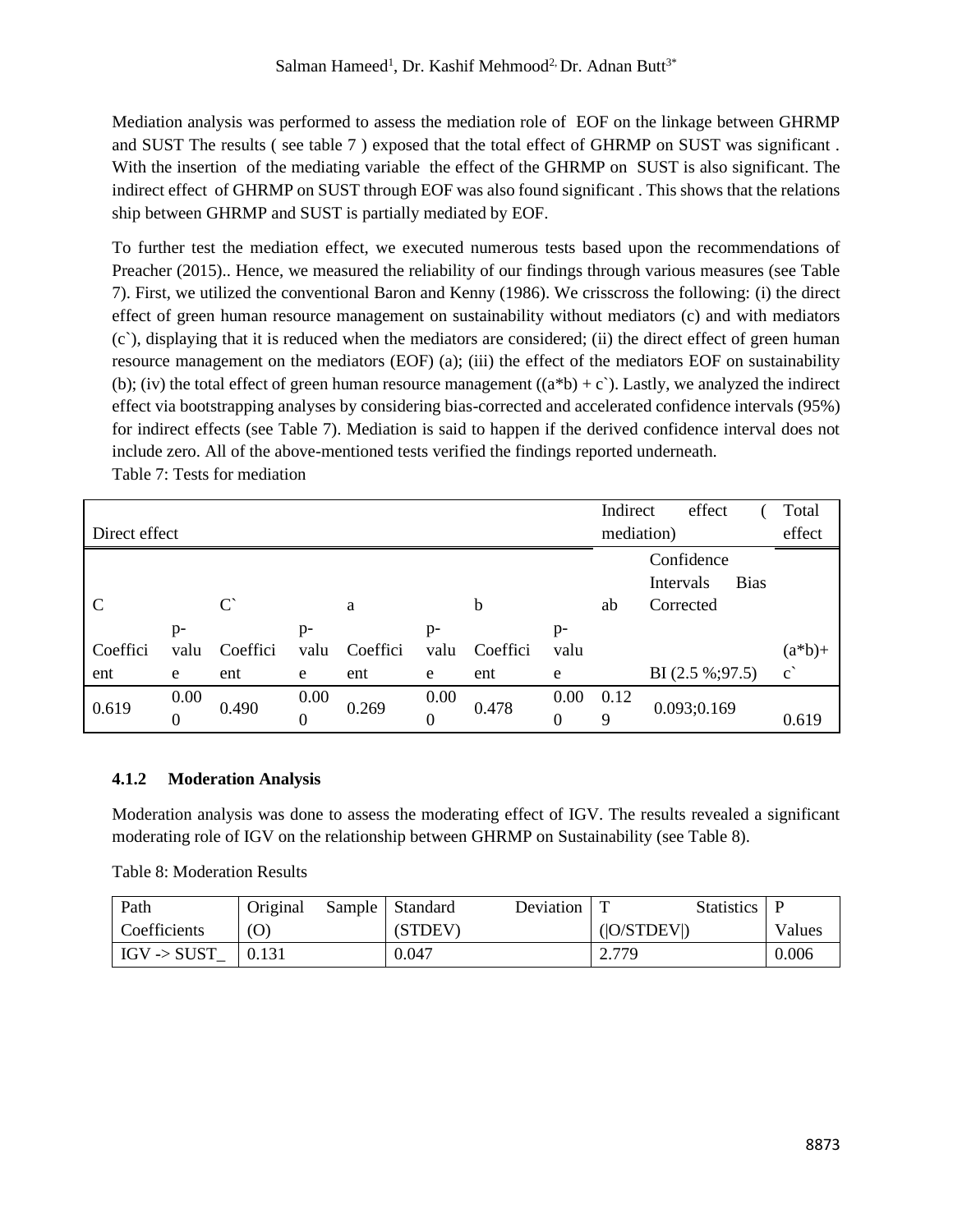#### Organizational Sustainability through Green Human resource practices: inspecting the moderating role of employee's green value





 The appended graph (Graph 01) shows the relationship between GHRMP and SUST in the presence of IGV as moderating variable. The rising curve towards the right in blue color shows that IGV with mean causes a positive relationship between GHRMP and SUST. Hence, it implies that as GHRMP increases by 0.1 unit, SUST increases by 0.04 unit.

Followed by the same result, the rising curve towards the right in green color shows +1 SD for IGV, here GHRMP increases by 0.1 unit causes SUST to increase by approximately 0.055 unit. Lastly, the rising curve towards the right in red color shows -1 SD for IGV, here GHRMP increases by 0.1 unit causes SUST to increase by approximately  $0.055$  unit. Conclusively we can say that  $+1$  SD in IGV brings greater changes in the relation between GHRMP and SUST due to the moderating capacity of IGV.

Coming back to the sets of hypotheses produced above, results validate that our independent variable ( GHRMP) exert a strong total effect on sustainability, thus supporting H1. Concerning the moderation effect of the variable ( IGV), results suggest that it is also positively related to sustainability but has a week relation, thus supporting H 3. Lastly, concerning the indirect effect of mediating variable ( EOF), results suggest that it is also positively related to sustainability but has a week relation in compassion with the total effect of GHRMP, thus supporting H 3.

#### **5. Discussion of the main findings**

Our findings demonstrate the different role(s) that green HRM practices (i.e. green hiring, green training and involvement, and green performance management and compensation) play with the mediating connection of environmental orientation fit and moderated by IGV on sustainability issues prevailing in the society In the succeeding passages we discuss such results concentrating on our hypotheses. The green HRM practices are having positive relations with the sustainable performance of the organization (H1). Then we discuss our contributions to the second research hypothesis on the relationship between IGV and sustainable performance of the organization (H 2) and lastly, we debate our key contribution on the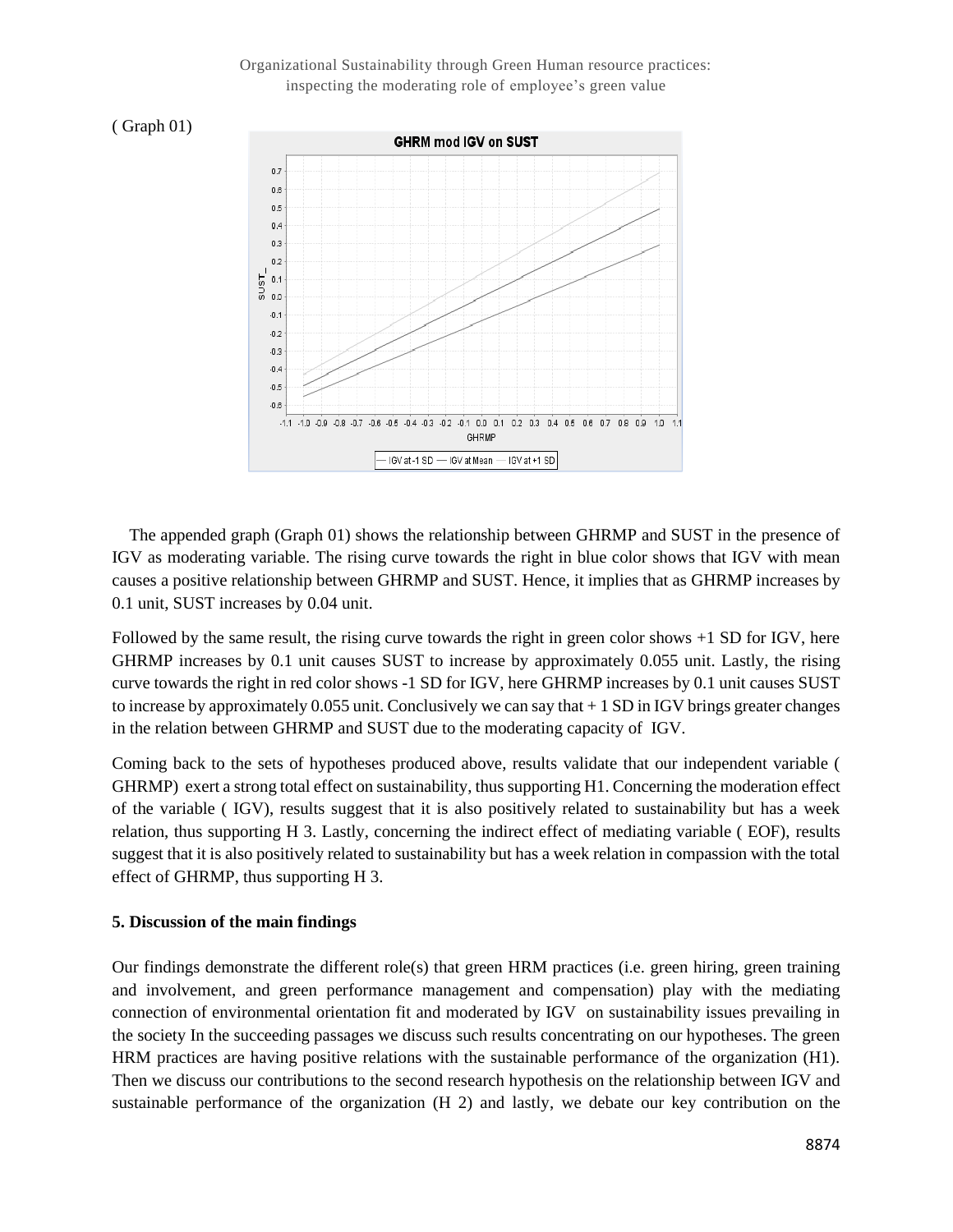relationship between green HRM practices and EOF and its mediating role between the green HRM practices and sustainable performance of the organization (H 3).

The opening hypothesis is based on the idea that the capacities and efficiencies of human resource practices coupled with the green approaches in its domain can bring in synergy in the sustainable performance of the organization (Renwick *et al*., 2013; Boxall, Purcell, & Wright,2009). A similar finding has been endorsed by our results that green HRM practices are significantly and positively related to the sustainable performance of the organization (see coefficient values in Table 6), our result stands in parallel with earlier rulings of (Malik *et al*.,2020, Gilal *et al*, 2019). These findings are seconding the efforts of the organizations under study. As it was noticed that during the phase of data collection the people were quite well ware about the aspect of sustainable issue attached with their work-life due to training in the organization and that is why their awareness and exposure have created the aura that has certified the relation and the impact of green HRM practices toward the sustainability goal of the organization (Paille P., Valeau P., & Renwick D., 2020).

A surprising outcome is that the items of green hiring were not having satisfactory factory loading, which leads to the removal of two questions related to green hiring. This fact can be construed as follow; till the time the onboarding employee is not clear about the ongoing effect and activities of the organization working for sustainability, he is least bother either the organization is hiring him/her due to their flair for sustainable causes for the environment. This points that the enhanced and improved environmental performance of the organization is not necessarily carving out through the green hiring practices of organizations. These findings are also standing tall with the findings of Macro Guerci, Annachiara Longoni & Davide Luzzini (2015):

The second hypothesis suggests that IGV may strengthen the green HRM practices outcome on the sustainable performance of the organization by moderating the relationship between them (Ramus and Killmer, 2007). This relation is significant which is in parallel with the findings of Gilal *et al*, (2019) but the relationship is quite weak ( see table 6) and the reason for this weakness would be the lack of either ownership or we can say that employee would be missing any kind of official or interpersonal reinforcement from the peers around him. Same has been quoted by Carrico and Riemer (2011) that certain hurdles in the work environment inhibit the employee to display his energy-conserving- green values in the organization. Pakistan is a country where collectivism is part of the culture and at times such kind of values are not expressed or displayed openly. So, this might have led to the weak relation of IGV with the sustainable performance of the organization. insignificant moderating relationship of IGV between GHRM and employee green performance has been also reported by Chaudhary R. (2020).

The last hypothesis suggests that EOF may serve as a stimulant to green HRM practices by mediating its relationship with the sustainable performance of the organization (Cheema *et al*.,2020). This sustainability is a relatively new phenomenon in the domain of human resource practices so the better the employee is adjusted and understand the green practice and preferences of his organization, the better he will be tonedup to adopt this novel green approach toward work (Afsar and Badir (2017). Thus, we can say that the environmental fit will help the employee to contribute to the green causes of the organization towards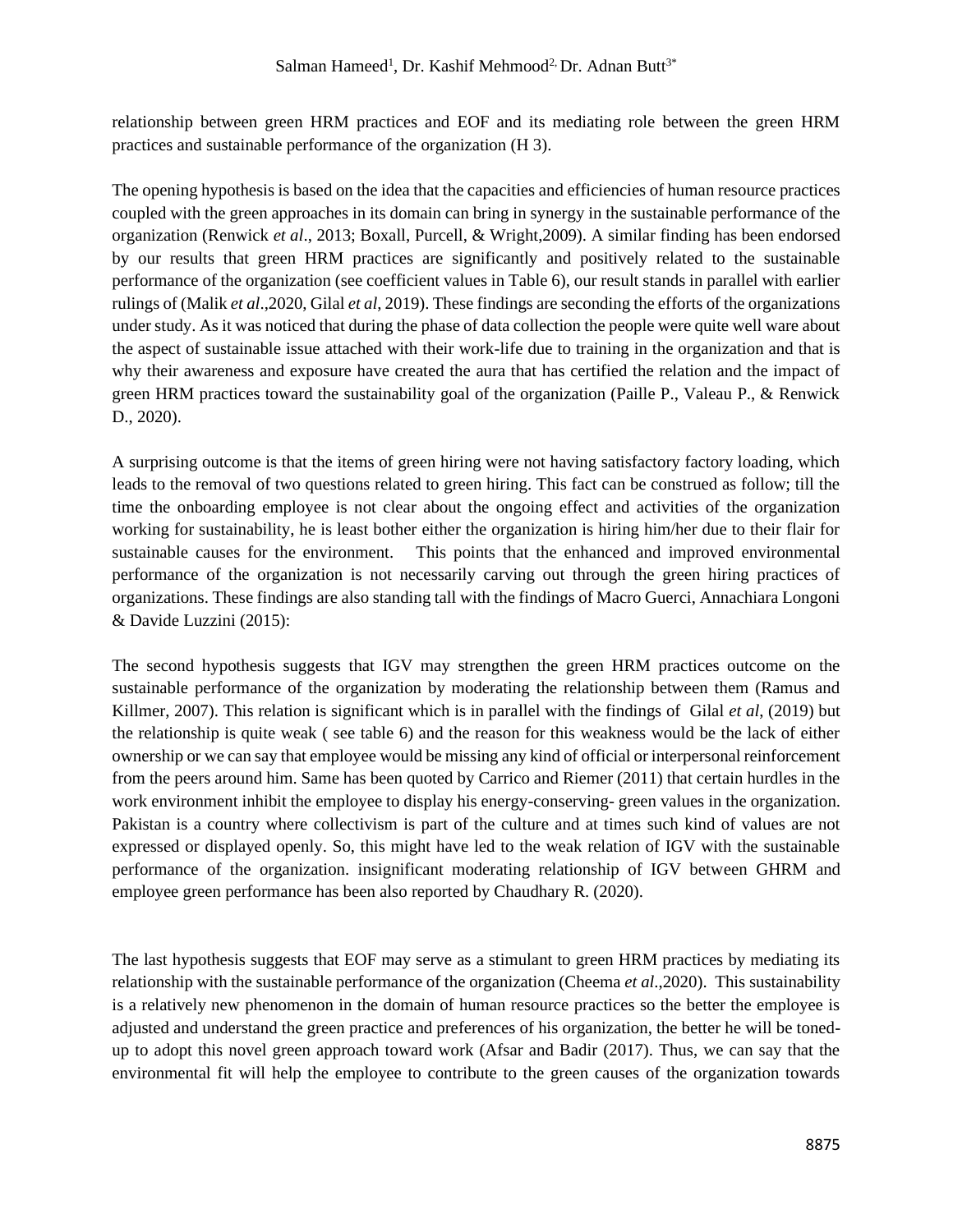sustainability. Our findings are highly significant and positively inclined toward the mediation relation under study. Such EOF attribute is also reported highly positive in the study of Afsar *et al*., (2018).

#### **6. Implications for research and practice**

Our research has contributed a significant theoretical piece in management research. Specifically, we extended the preceding work/studies on corporate greening showing that green HRM systems may have an immense effect on the advancement of corporate sustainability programs systems (Macro Guerci, Annachiara Longoni & Davide Luzzini., 2015. Exclusively, we established the fact that human resource management with a green approach is the correct set of strategy which can expand and expedite the sustainable efforts of the organization by deploying its resources in the right fashion. Yet we also identified that green training and involvement; green performance management and compensation are the vital aspects of green HRM which can be instrumental in creating the proper work set for expanding and orient the workforce of the organization towards the collective goal of sustainability.

These findings validate the richness of the HRM practices proposed by Amrutha VN, Geetha SN, (2019), through their meta-analysis, which supports that the fundamental HR green practices have colossal ability to purport and strengthen the cause of sustainability. In the same context, we also emphasize that the employee plays a vital role in the whole episode of organization development from no sustainability practices to sustainability champions. The result of our study helps to share the load of the HR function of the organization, which is assumed to be responsible for the sustainable goal of the organization. We can support and propagate that the momentum in the HR function of the organization can be made through developing the attitude of the employee towards greener goals.

The higher the induvial green values are boosted, the greater will be the impact on green HRM practices (Pinzone *et al*., 2019; Pham *et al*., 2019). Therefore, the recommendation based upon our research findings inserts the link of employee passion and values in between the organizational efforts for sustainability by revealing the fact that the better an organization efforts for the achievement of sustainable values, the higher the employee values are aligned with the values of the organization.

The organizational managers can swiftly catch two birds with one arrow. As we have attained the result that green HRM practices are the most influential in supporting the sustainability goal but in between the (i) environmental orientation fit of the employees has shown marginal strength on effecting these efforts, so the manager in the organization should even care for the minute details for greener efficiency like the recycling of the waste paper, disposable cups, lunchtime eatable residuals, the disposal of tea leaves ( in the flower pot). These ideas are being given here to make the managers realize that these efforts will enhance the environmental orientation of the employee and he will conclude that it is not just the lip service of the organization, but the organization is turning all the stones to comply with the SDG goals.

Lastly, for the HR curricula developer and academicians, it opens a new door of discussion to come up with novel ideas towards the conventional practices of HR. The conventional practice of HR to date, (in the region of Southeast Asia and specifically taking with the context of Pakistan, as our study is concentrated on Pakistan ) are having top to bottom approach with the only focus on profitability and productivity. This needs to be enforced with a fresh and different perspective of contribution towards the society. The future workforce with the priority of the society and environment can only make the change, if the seed of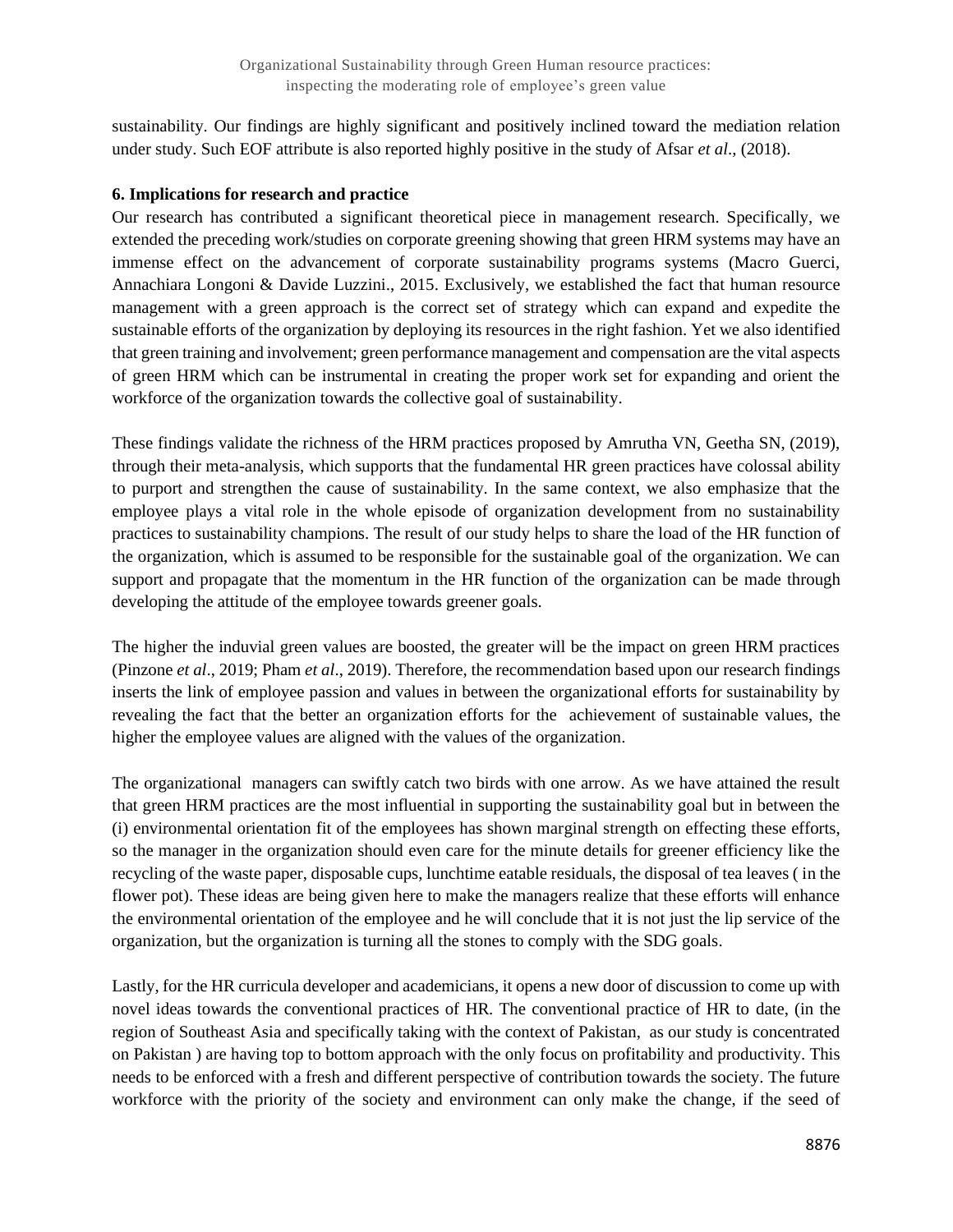sustainable approach towards work style and policies is induced in them, by the time they sprout out from their educational institutions.

# **7. Conclusion**

Findings validate that: (i) green HRM practices scientifically affect the sustainable performance of the organization, out of all the HRM practices, green hiring was not having a significant effect (ii) the mediating role of EOF had a substantial part in stimulating the efforts towards sustainability as it created a mutual collaborative approach of the employee goals towards organizational goals (iii) the moderation effect of IGV are mildly significant but can play role in the required effort of sustainability.

The first constraint which is attached to our study is that we have adopted the function aspect of the HR activity which is not comprehensive or have totality in it, which means that different other effects and activities of HR may be utilized to have a more comprehensive view in this prospect like, decision making, industrial relations (Guest, 2011). The subsequent limitation is attached with the one-short aspect of data collection, which gives on time or you can say is the situational expression of the employee for a specific point in time. Thus, future research may collect multiple data points to enhance the rigor of the study. Thirdly, the unit of analysis is individual i.e., the employee and this can create biases in the result. Though this study has tried to overcome the CMV effect, it is recommended to cover this aspect by moving towards the dyed relationship, which would bring in more effective results.

Finally, future studies might investigate the observable pattern of the employee toward green HRM practices by contemplating any potential co-operative impacts amongst them (Gilal *et al*., 2019), identifying the standing of national and regional cultures issue in settings HRM practices (Macro Guerci, Annachiara Longoni & Davide Luzzini, 2015) and expensive remedies to conventional practices of recycling methods similarly cause the chief challenges in the application of GHRM at the organizational level, particularly in countries having emerging economies (Yusliza *et al*., 2017) and hurdles in technology adoption (Pham, N. T., Hoang, H. T., & Phan, Q. P. T., 2019) would be invaluable for examining the potential connection amongst green HRM practices, EOF and IGV.

Declaration of Conflicting Interest.

'The Author(s) declare(s) that there is no conflict of interest'.

# **References**

**1.** Afsar, B., Cheema, S., & Javed, F., (2018). Activating employee's pro environmental behaviors: The role of CSR, organizational identification, and environmentally specific servant leadership. *Corporate Social Responsibility and Environmental Management*, *25*(5), 904–911.

2. Amrutha VN, Geetha SN, (2019). A systematic review on green human resource management: Implications for social sustainability, *Journal of Cleaner Production.*

3. Andersson, L., Shivarajan, S., & Blau, G., (2005). Enacting ecological sustainability in the MNC: A test of an adapted value‐belief‐norm framework. *Journal of Business Ethics*, *59*(3), 295–305.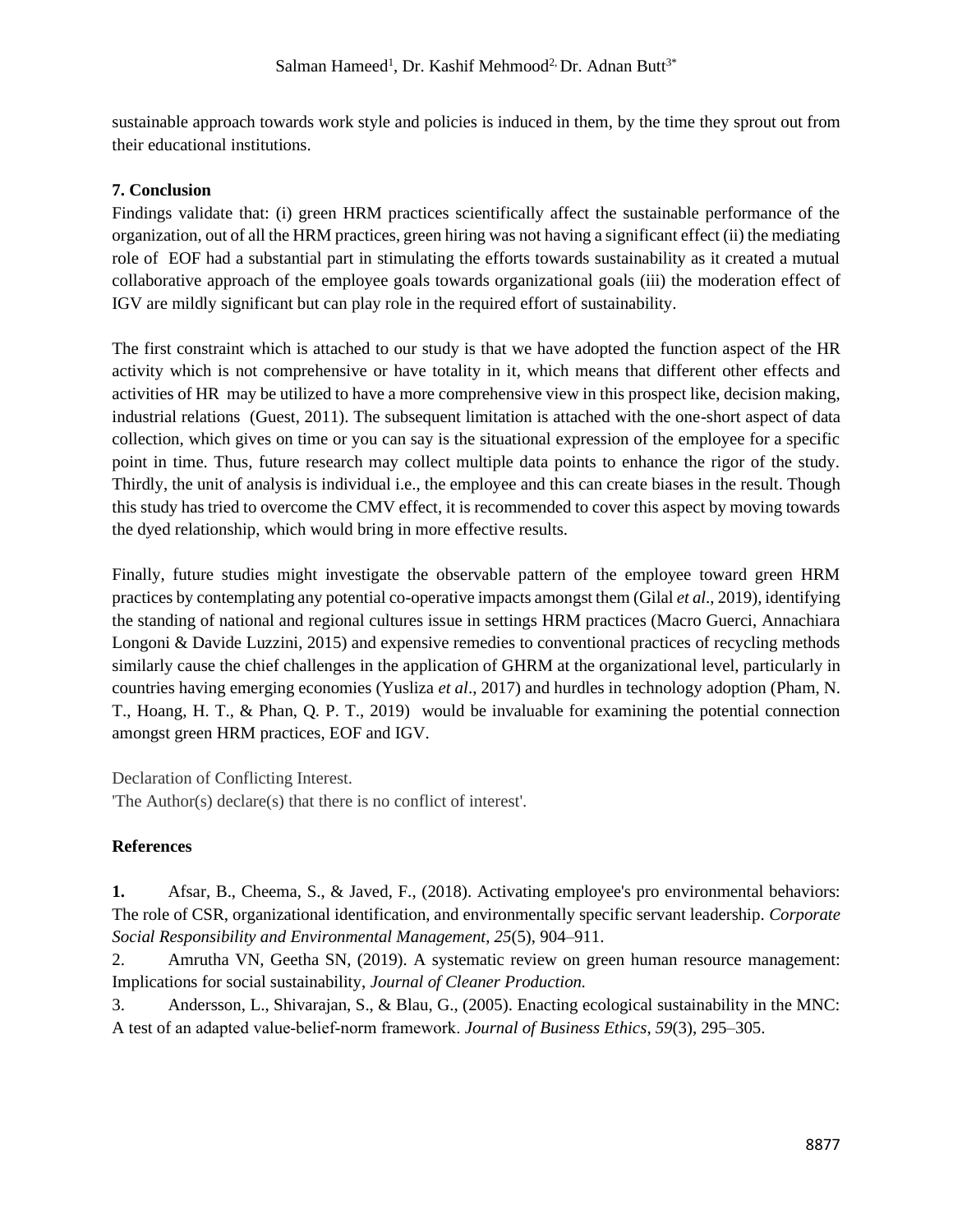4. Anwar, N.; Mahmood, N.H.N.; Yusliza, M.Y.; Ramayah, T.; Faezah, J.N.; Khalid, W., (2020) Green human resource management for organizational citizenship behavior towards the environment and environmental performance on a university campus*. J. Clean. Prod*. 256, 120401

5. Arag~ao, C.G., Jabbour, C.J.C., (2017). Green training for sustainable procurement? Insights

6. from the Brazilian public sector. Ind. Commer. Train. 49 (1), 48e54.

7. Banerjee, S. B., (2002). Corporate environmentalism: The construct and its measurement. *Journal of Business Research*, *55*(3), 177–191.

8. Baron, R. M., & Kenny, D. A. (1986). The moderator–mediator variable distinction in social psychological research: Conceptual, strategic, and statistical considerations. Journal of Personality and Social Psychology, 51, 1173–1182.

9. Boiral, O., Raineri, N., & Talbot, D. (2018). Managers' citizenship behaviors for the environment: A developmental perspective. *Journal of Business Ethics*, *149*(2), 395–409.

10. Bombiak, E.; Marciniuk-Kluska, A., (2018). Green human resource management as a tool for the sustainable development of enterprises: Polish young company experience. *Sustainability*. 10, 1739.

11. Boxall, P., Purcell, J., & Wright, P., (2009). Human resource management: Scope, analysis, and

12. significance. In J. Storey, P. Wright, & D. Ulrich (Eds.), The Routledge companion to strategic human resource management (pp. 1–17). New York: Routledge

13. Buchert, T.; Stark, R., (2019). Integration of sustainability targets into the product creation process of german manufacturing companies. *In Technologies and Eco-Innovation Towards Sustainability I*; Springer: Berlin, Germany, 2019; pp. 211–228.

14. Caplan, R. D., & Van Harrison, R., (1993). Person‐environment fit theory: Some history, recent developments, and future directions. *Journal of Social Issues*, *49*(4), 253–275.

15. Carrico, A. R., & Riemer, M. (2011). Motivating energy conservation in the workplace: an evaluation of the use of group-level feedback and peer education. Journal of Environmental Psychology, 31(1), 1e13.

16. Chaudhary R. (2020). Green human resource management and employee green behavior: An empirical analysis. *Corp Soc Resp Env Ma*. 2020;27:630–641.

17. Cheema, S., Afsar, B., & Javed, F., (2020). Employees' corporate social responsibility perceptions and organizational citizenship behaviors for the environment: The mediating roles of organizational identification and environmental orientation fit. *Corporate Social Responsibility and Environmental Management*, *27*(1), 9-21.

18. Chou, C. J., (2014). Hotels' environmental policies and employee personal environmental beliefs: Interactions and outcomes. *Tourism Management*, *40*, 436–446.

19. Cohen, J. (1988). Statistical power analysis for the behavioral sciences (2nd ed.). Hillside, NJ:

20. Lawrence Erlbaum.

21. Cohen, E.; Taylor, S.; Muller-Camen, M., (2012). HRM's Role in Corporate Social and Environmental Sustainability; Research Report; SHRM: Alexandria, VA, USA.

22. Craddock, E., Huffman, H., Henning, J.,( 2012). Taming the dragon: how industrial organizational psychologists can break barriers to "Green" business. Ind. Organ.Psychol. 5, 484e487.

23. Danese, P., Lion, A., & Vinelli, A., (2019). Drivers and enablers of supplier sustainability

24. practices: a survey-based analysis. *International Journal of Production Research*, *57*(7),

25. 2034-2056.

- *26.* Dixit, A.K., (2020). Protection of environment for sustainable development. *Stu. Indian.*
- 27. *Place. Names* 40, 1369e1380.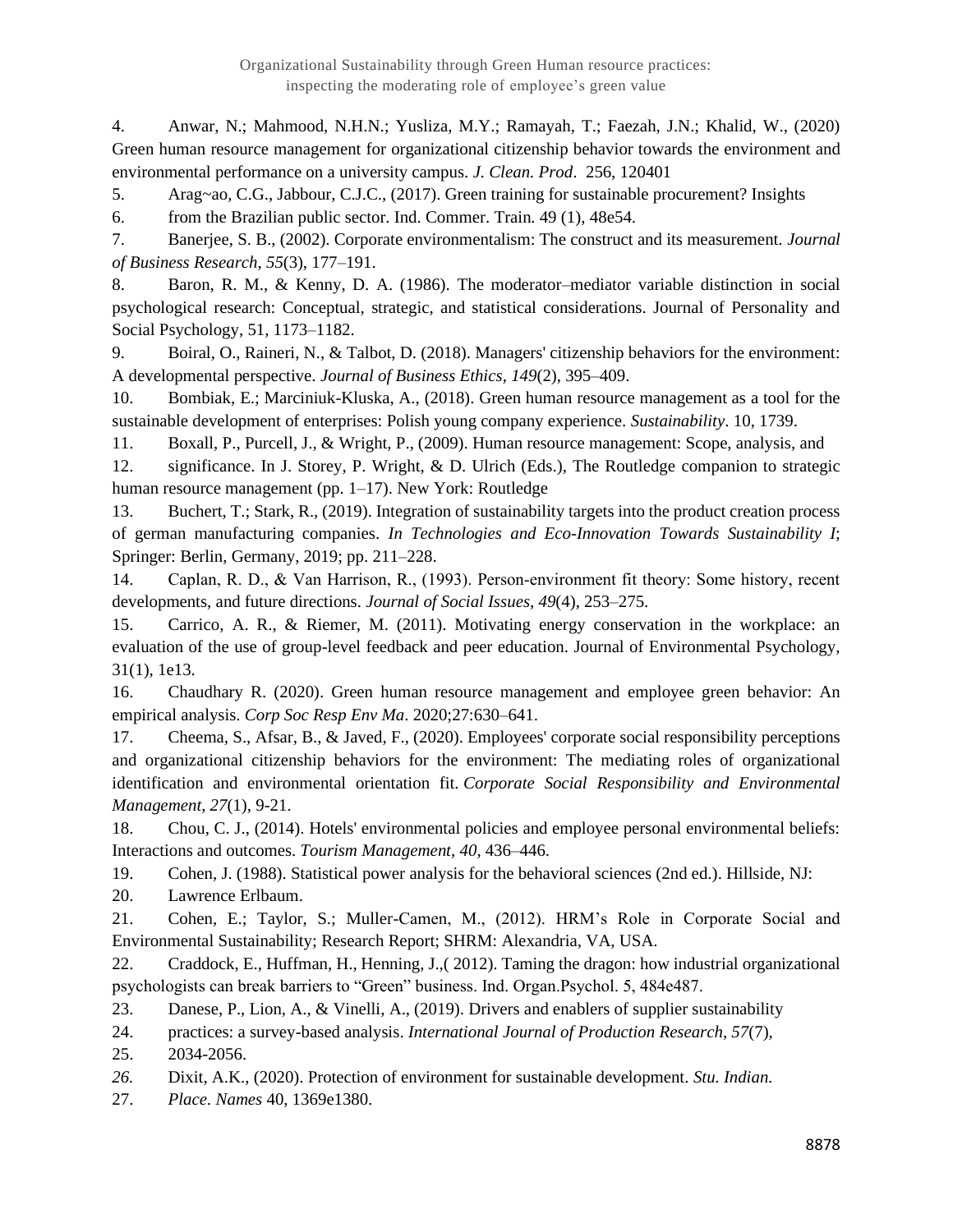28. Dyllick, T.; Hockerts, K., (2002) Beyond the Business Case for Corporate Sustainability. *Bus. Strategy Environ*., 11, 130–141.

29. Ehnert, I.; Harry,W.; Zink, K.J., ( 2014) Sustainability and HRM: An introduction to the field. In Sustainability and Human Resource Management: Developing Sustainable Business Organizations. Springer. Heidelberg, Germany; pp. 3–32. ISBN 978-3-642-37524-8.

30. Folger, R., (2001). *Fairness as deonance. Theoretical and cultural perspectives on organizational justice* (pp. 3–33).

31. Geisser, S. (1975). The predictive sample reuse method with applications. Journal of the American 32. Statistical Association, 70, 320–328.

33. Gilal F., Ashraf Z., Gilal N., Gilal R., Chaana N., (2019). Promoting environmental performance through green human resource management practices in higher education institutions: A moderated mediation model. *Corp Soc Resp Env Ma*. 2019;1–12.

34. Gimenez, C.; Sierra, V.; Rodon, J.; Rodriguez, J.A., (2015). The role of information technology in the environmental performance of the firm. Academia Revista Latinoamericana de Administraci*ó*n.

35. Guest, D. E. (2011). Human resource management and performance: Still searching for some

36. answers. Human Resource Management Journal, 21, 3–13.

37. Hayes, A. F., & Scharkow, M. (2013). The relative trustworthiness of inferential tests of the indirect effect in statistical mediation analysis: Does method really matter? Psychological Science, 24, 1918–1927.

38. Hu, J.; Yang, Y.; Jing, F.; Nguyen, B.Awe., (2018) spirituality and conspicuous consumer behavior. *Int. J. Consum. Stud*., 42, 829–839.

39. Inigo, E. A., & Albareda, L., (2019). Sustainability oriented innovation dynamics: Levels of

*40.* dynamic capabilities and their path-dependent and self-reinforcing logics. *Technological*

41. *Forecasting and Social Change*, *139*, 334-351.

42. ISO 26000:2010. Guidance on Social Responsibility. Available online: <http://www.cnis.gov.cn/wzgg/201405/> P020140512224950899020.pdf

43. Jabbour, C.J.C., (2013). Environmental training in organisations: from a literature review

44. to a framework for future research. Resour. Conserv. Recycl. 74, 144e155.

45. Jabbour, C.J.C.; de Sousa Jabbour, A.B.L.; Sarkis, J.,(2019) Unlocking effective multi-tier supply chain management for sustainability through quantitative modeling: Lessons learned and discoveries to be made. *Int. J. Prod. Econ*. 217, 11–30.

46. Jabbour, C.J.C., Mauricio, A.L., de Sousa Jabbour, A.B.L., (2017). Critical success factors

47. and green supply chain management proactivity: shedding light on the human aspects of this relationship based on cases from the Brazilian industry. Prod. Plan. Control 28 (6e8), 671e683.

48. Jackson, S.E., Renwick, D.W.S., Jabbour, C.J.C., Muller-Camen, M., (2011). State-of-theart

49. and future directions for green human resource management: introduction to the special issue. Ger. J. Hum. Resour. Manag. 25 (2), 99e116

50. Javeed, S.A., Latief, R., Lefen, L., (2020). An analysis of relationship between environmental regulations and firm performance with moderating effects of product market competition: empirical evidence from Pakistan. *J. Clean. Prod.* 254, 120197.

51. Kalish, D., Burek, S., Costello, A., Schwartz, L., & Taylor, J., (2018). Integrating Sustainability

52. into New Product Development: Available tools and frameworks can help companies

53. ensure that sustainability is embedded as a fundamental building block of new product

54. development. *Research-Technology Management*, *61*(2), 37-46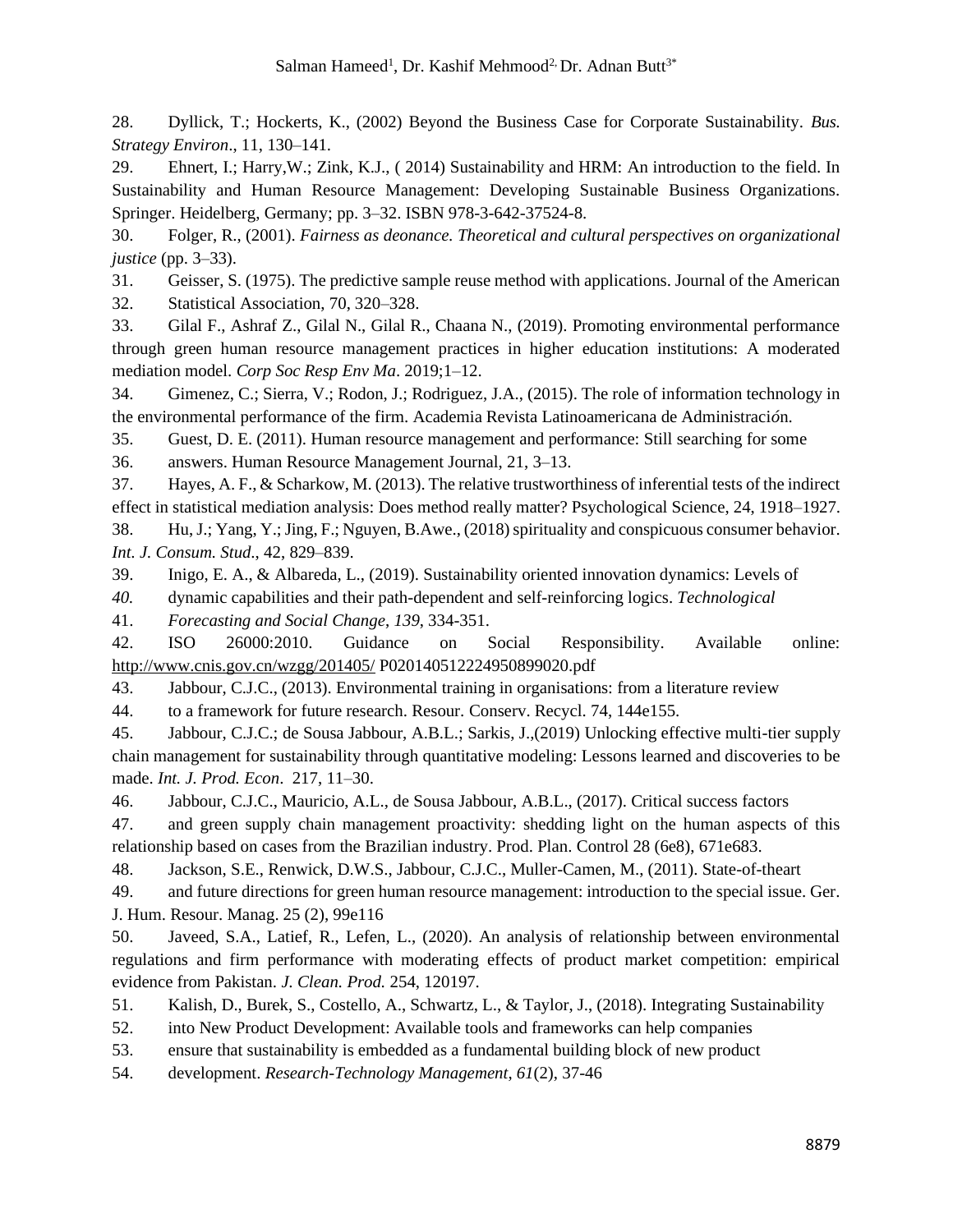55. Kaur, S., Gupta, S., Singh, S.K., Perano, M., (2019). Organizational ambidexterity through global strategic partnerships: a cognitive computing perspective. Technol. Forecast. Soc. Chang. 145, 43e54.

56. Kristof, A. L., (1996). Person‐organization fit: An integrative review of its conceptualizations, measurement, and implications. *Personnel Psychology*, *49*(1), 1–49.

57. Longoni, A.; Luzzini, D.; Guerci, M.,(2018). Deploying environmental management across functions: The relationship between green human resource management and green supply chain management. J. Bus. Ethics , 151, 1081–1095.

58. Lorente, J. J , de Burgos Jimenez, J., & Céspedes., (2001). Environmental performance as an 59. operations objective. *International Journal of Operations & Production Management*, *21*(12), 1553-1572.

60. Macro Guerci, Annachiara Longoni & Davide Luzzini., (2015): Translating stakeholder pressures into environmental performance – the mediating role of green HRM practices, The International Journal of Human Resource Management.

61. Magon, R. B., Thomé, A. M. T., Ferrer, A. L. C., & Scavarda, L. F., (2018). Sustainability and

62. performance in operations management research. *Journal of Cleaner Production*, *190*, 104-117.

63. Malik. S, Yukun Cao, Yasir Hayat Mughal, Ghulam Muhammad Kundi, Mudassir Hayat Mughal , Ramayah., (2020) . Pathways towards Sustainability in Organizations: Empirical Evidence on the Role of Green Human Resource Management Practices and Green Intellectual Capital . *Sustainability.* 12, 3228.

64. Mathivathanan, D., Kannan, D., & Haq, A. N., (2018). Sustainable supply chain management

65. practices in Indian automotive industry: A multi-stakeholder view. *Resources, Conservation and Recycling*, *128*, 284-305.

66. Mavi, R. K., & Standing, C., (2018). Critical success factors of sustainable project management

67. in construction: A fuzzy DEMATEL-ANP approach. *Journal of Cleaner Production*, *194*,

68. 751-765.

69. Milliman, J.,( 2013), "Leading-edge green human resource practices: vital components to advancing environmental sustainability". *Environmental Quality Management*, 23: 31–45

70. Muros, J. P., (2012), "Going after the green: expanding industrial–organizational practice to include environmental sustainability". *Industrial and Organizational Psychology*, **5**: 467–502.

71. Mtutu, P.; Thondhlana, G.,(2016). Encouraging pro-environmental behavior: Energy use and recycling at Rhodes university, South Africa. *Habitat Int.,* 53, 142–150.

72. Nadeem, O., Hameed, R., (2008). Evaluation of environmental impact assessment system in Pakistan*. Environ. Impact Assess. Rev.* 28, 562e571.

73. Paille P., Valeau P., Renwick D., (2020) Leveraging green human resource practices to achieve environmental sustainability. Journal of Cleaner Production 260. (2020). 121137

74. Paulson, F., & Sundin, E., (2019). Challenges when including sustainability aspects in product

*75.* development at two large manufacturing companies in Sweden. In *Technologies and Eco-*

76. *Innovation towards Sustainability I* (pp. 229-243). Springer, Singapore.

77. Pedersen, E. R. G., Gwozdz, W., & Hvass, K. K., (2018). Exploring the relationship between

78. business model innovation, corporate sustainability, and organizational values within the

79. fashion industry. *Journal of Business Ethics*, *149*(2), 267-284.

80. Pham, N. T., Hoang, H. T., & Phan, Q. P. T. (2019). Green human resource management: a comprehensive review and future research agenda. *International Journal of Manpower*.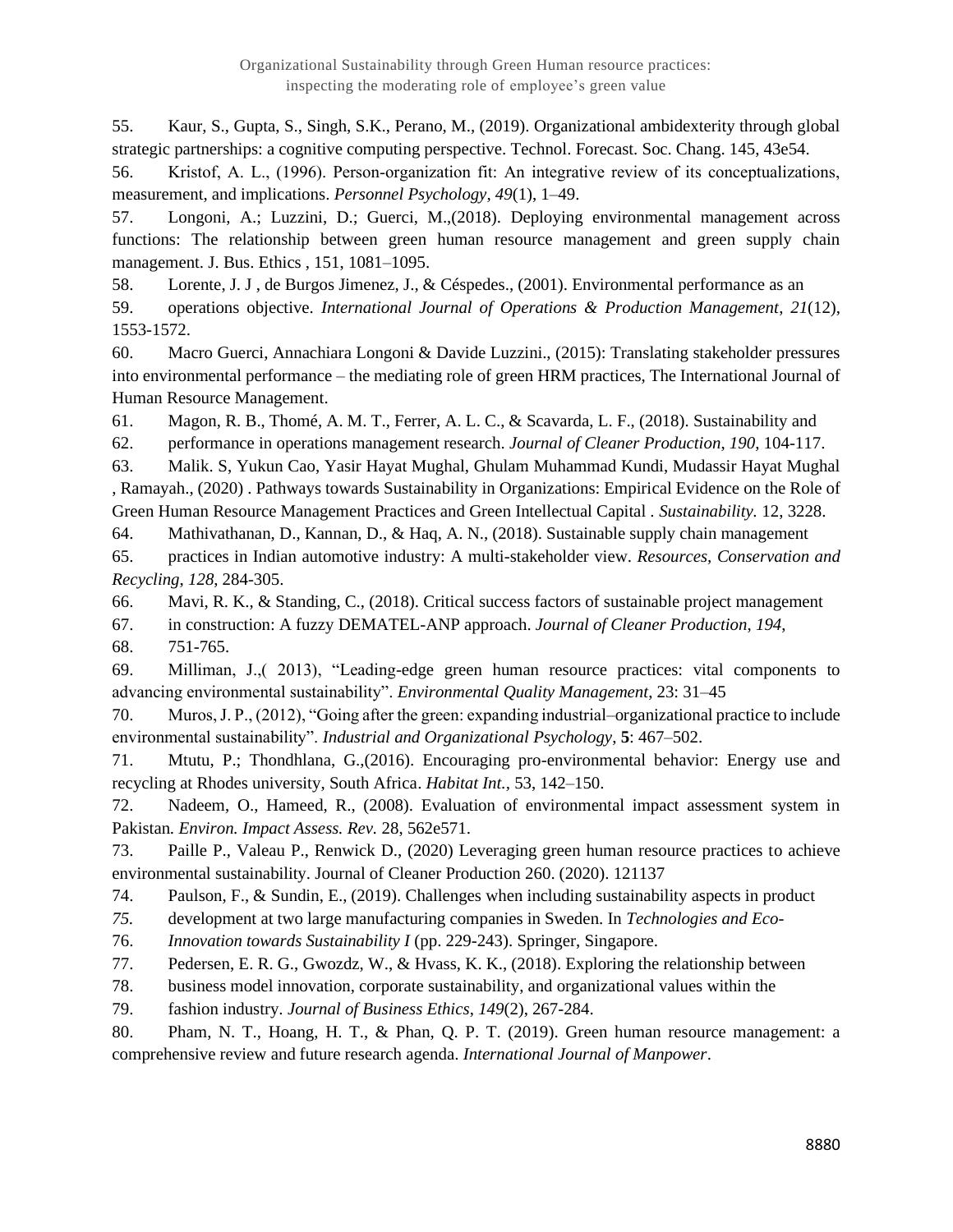81. Pham, N. T., Tučková, Z., & Jabbour, C. J. C., (2019). Greening the hospitality industry: How do green human resource management practices influence organizational citizenship behavior in hotels? A mixed method study. *Tourism Management*, *72*, 386–399.

82. Pinzone, M.; Guerci, M.; Lettieri, E.; Redman, T., (2016). Progressing in the change journey towards sustainability in healthcare: The role of "Green" HRM. *J. Clean. Prod*. 2016, 122, 201–211.

83. Pinzone, M., Guerci, M., Lettieri, E., Huisingh, D., (2019). Effects of 'green' training on proenvironmental behaviors and job satisfaction: evidence from the Italian healthcare sector. J. Clean. Prod. 226, 221e232

84. Podsakoff M., MacKenzie S.B., Lee Y. & Podsakoff P. (2003). Common Method Biases in Behavioral Research: A Critical Review of the Literature and Recommended Remedies. Journal of Applied Psychology. 2003, Vol. 88, No. 5, 879–903

85. Preacher, K. (2015). Advances in mediation analysis: A survey and synthesis of new developments.Annual Review of Psychology, 66, 825–852. doi:10.1146/annurev-psych-010814-015258

86. Ramus, C. A., & Killmer, A. B., (2007). Corporate greening through prosocial extra-role behaviors—A conceptual framework for employee motivation. *Business Strategy and the Environment*, *16*(8), 554–570.

87. Renwick, D. W. S., Redman, T., & Maguire, S., (2013). Green human resource management:

88. A review and research agenda. *International Journal of Management Reviews,* 15(1), 1–14. doi:10.1111/j.1468-2370.2011.00328.x

89. Roscoe, S., Subramanian, N., Jabbour, C.J., Chong, T., (2019). Green human resource management and the enablers of green organizational culture: enhancing a firm's environmental performance for sustainable development. *Bus. Strat. Environ*. 28, 737e749.

90. Shahzad, S.J.H.; Kumar, R.R.; Zakaria, M.; Hurr, M., (2017) Carbon emission, energy consumption, trade openness and financial development in pakistan: A revisit. Renew. Sustain. Energy Rev. 2017, 70, 185–192.

91. Singh, S. K., Chen, J., Del Giudice, M., & El-Kassar, A. N., (2019). Environmental ethics, environmental performance, and competitive advantage: Role of environmental training. *Technological Forecasting and Social Change*, *146*, 203–211.

92. Stern, P. C., Dietz, T., Abel, T., Guagnano, G. A., & Kalof, L. (1999). A valuebelief‐

93. norm theory of support for social movements: The case of environmentalism.

94. *Human Ecology Review*, *6*(2), 81–97.

95. Stern, P.C., (2000) Toward a Coherent Theory of Environmentally Significant Behavior. *J. Soc. Issues.* 56, 407–424.

96. Stone, M. (1974). Cross-validatory choice and assessment of statistical predictions. Journal of the 97. Royal Statistical Society, Series B, 36, 111–133.

98. Tremblay, M., Cloutier, J., Simard, G., Ch^enevert, D., Vandenberghe, C., (2010). The role

99. of HRM practices, procedural justice, organizational support and trust in organizational commitment and in-role and extra-role performance. Int. J. Hum. Resour. Manag. 21, 405e433.

100. Yong, J.Y., Yusliza, M.Y., Ramayah, T., Chiappetta Jabbour, C.J., Sehnem, S., Mani, V., (2019) Pathways towards sustainability in manufacturing organizations: Empirical evidence on the role of green human resource management. *Bus. Strategy Environ*.

101. Yuriev A., Boiral O., Francoeur, V., Paille P., (2018). Overcoming the barriers to pro environmental behaviors in the workplace: a systematic review. J. Clean. Prod. 102. 182, 379e394.